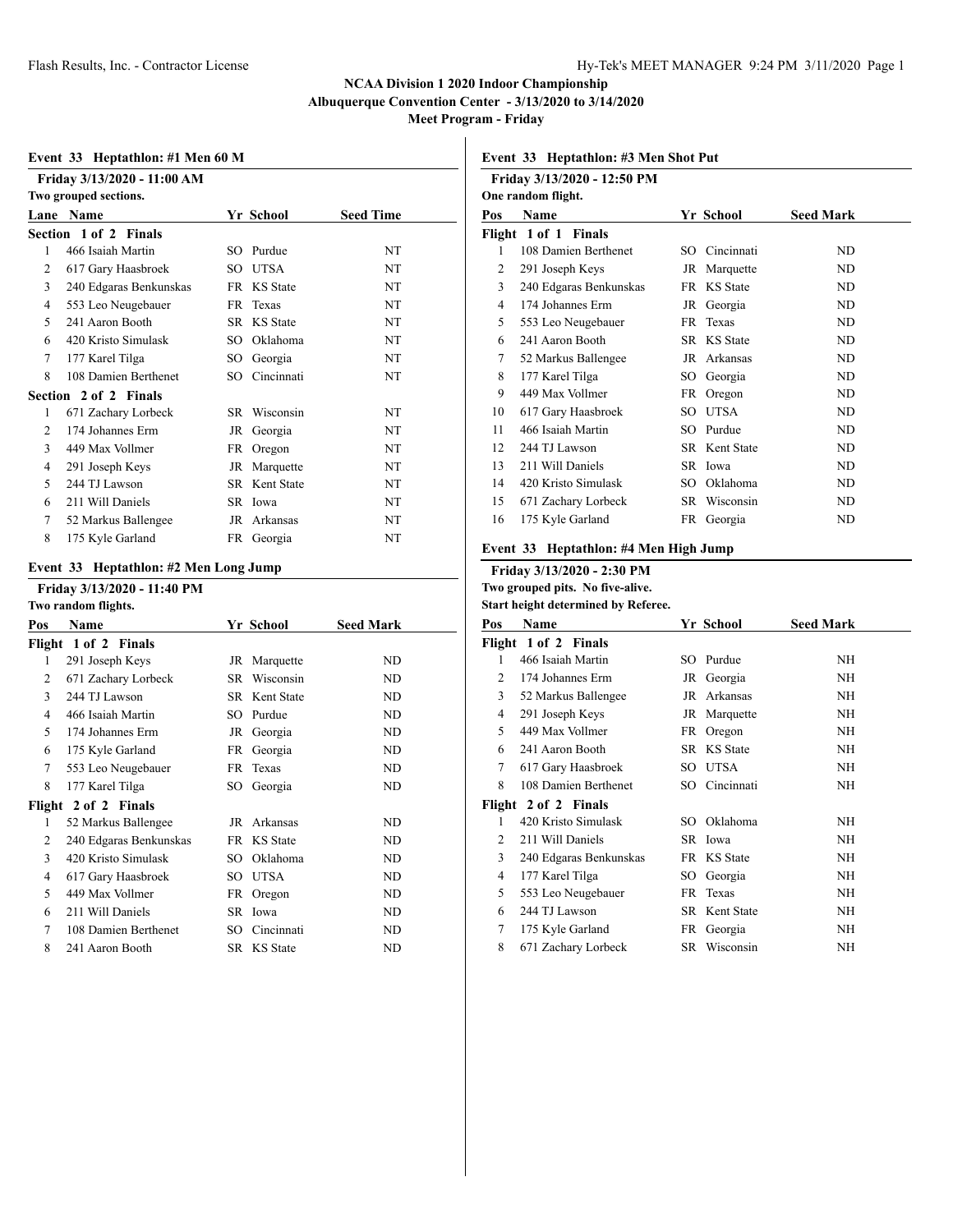**Meet Program - Friday**

#### **Event 34 Pentathlon: #1 Women 60 M Hurdles**

|                | Friday 3/13/2020 - 11:15 AM                         |    |               |                  |
|----------------|-----------------------------------------------------|----|---------------|------------------|
|                | Four grouped sections. Alternate lanes for hurdles. |    |               |                  |
|                | Lanes 2,4,6,8                                       |    |               |                  |
|                | Lane Name                                           |    | Yr School     | <b>Seed Time</b> |
|                | Section 1 of 4 Finals                               |    |               |                  |
| 2              | 557 Tyra Gittens                                    |    | JR Texas A&M  | NT               |
| 4              | 166 Anna Hall                                       |    | FR Georgia    | NT               |
| 6              | 129 Beatrice Juskeviciute                           |    | SO Cornell    | NT               |
| 8              | 454 Madeline Holmberg                               |    | SR Penn State | NT               |
|                | Section 2 of 4 Finals                               |    |               |                  |
| $\mathfrak{D}$ | 239 Lauren Taubert                                  |    | SR KS State   | <b>NT</b>        |
| 4              | 571 Kaylee Hinton                                   |    | SR TX Tech    | <b>NT</b>        |
| 6              | 237 Ariel Okorie                                    |    | SR KS State   | <b>NT</b>        |
| 8              | 650 Hannah Rusnak                                   |    | JR Washington | NT               |
|                | Section 3 of 4 Finals                               |    |               |                  |
| 2              | 408 Emma Nwofor                                     |    | SR Ohio State | <b>NT</b>        |
| 4              | 323 Ayesha Champagnie                               |    | SR Minnesota  | NT               |
| 6              | 131 Erin Marsh                                      |    | JR Duke       | <b>NT</b>        |
| 8              | 206 Jenny Kimbro                                    |    | SR Iowa       | NT               |
|                | Section 4 of 4 Finals                               |    |               |                  |
| 2              | 438 Mathilde Rey                                    |    | FR Oregon     | NT               |
| 4              | 311 Asya Reynolds                                   |    | SR Mich State | NT               |
| 6              | 71 Camryn Newton-Smith                              |    | SO Ark State  | NT               |
| 8              | 481 Asia Smith                                      | JR | San Diego St  | NT               |

#### **Event 34 Pentathlon: #2 Women High Jump**

|                | Friday 3/13/2020 - 12:10 PM                |      |                           |                  |
|----------------|--------------------------------------------|------|---------------------------|------------------|
|                | Two grouped pits. No five-alive.           |      |                           |                  |
|                | <b>Start height determined by Referee.</b> |      |                           |                  |
| Pos            | <b>Name</b>                                |      | Yr School                 | <b>Seed Mark</b> |
|                | Flight 1 of 2 Finals                       |      |                           |                  |
| 1              | 650 Hannah Rusnak                          |      | JR Washington             | NH               |
| 2              | 438 Mathilde Rey                           | FR - | Oregon                    | <b>NH</b>        |
| 3              | 571 Kaylee Hinton                          | SR.  | TX Tech                   | <b>NH</b>        |
| 4              | 408 Emma Nwofor                            |      | SR Ohio State             | <b>NH</b>        |
| 5              | 71 Camryn Newton-Smith                     | SO.  | Ark State                 | <b>NH</b>        |
| 6              | 239 Lauren Taubert                         |      | SR KS State               | <b>NH</b>        |
| 7              | 557 Tyra Gittens                           |      | $\overline{J}R$ Texas A&M | <b>NH</b>        |
| 8              | 166 Anna Hall                              |      | FR Georgia                | <b>NH</b>        |
|                | Flight 2 of 2 Finals                       |      |                           |                  |
| 1              | 454 Madeline Holmberg                      |      | SR Penn State             | NH               |
| $\mathfrak{D}$ | 129 Beatrice Juskeviciute                  | SO.  | Cornell                   | <b>NH</b>        |
| 3              | 131 Erin Marsh                             |      | JR Duke                   | <b>NH</b>        |
| 4              | 311 Asya Reynolds                          |      | SR Mich State             | <b>NH</b>        |
| 5              | 481 Asia Smith                             | JR   | San Diego St              | <b>NH</b>        |
| 6              | 206 Jenny Kimbro                           | SR.  | Iowa                      | <b>NH</b>        |
| 7              | 323 Ayesha Champagnie                      |      | SR Minnesota              | <b>NH</b>        |
| 8              | 237 Ariel Okorie                           |      | SR KS State               | NH               |

**Event 34 Pentathlon: #3 Women Shot Put**

|     | Friday 3/13/2020 - 2:15 PM |     |                 |                  |
|-----|----------------------------|-----|-----------------|------------------|
|     | One random flight.         |     |                 |                  |
| Pos | <b>Name</b>                |     | Yr School       | <b>Seed Mark</b> |
|     | Flight 1 of 1 Finals       |     |                 |                  |
| 1   | 129 Beatrice Juskeviciute  | SO. | Cornell         | ND               |
| 2   | 438 Mathilde Rey           | FR  | Oregon          | ND               |
| 3   | 557 Tyra Gittens           |     | JR Texas A&M    | ND.              |
| 4   | 311 Asya Reynolds          |     | SR Mich State   | ND.              |
| 5   | 131 Erin Marsh             |     | JR Duke         | ND.              |
| 6   | 571 Kaylee Hinton          |     | SR TX Tech      | ND               |
| 7   | 206 Jenny Kimbro           |     | SR Iowa         | ND               |
| 8   | 650 Hannah Rusnak          |     | JR Washington   | ND               |
| 9   | 408 Emma Nwofor            | SR  | Ohio State      | ND.              |
| 10  | 481 Asia Smith             |     | JR San Diego St | ND               |
| 11  | 237 Ariel Okorie           | SR. | <b>KS</b> State | ND.              |
| 12  | 166 Anna Hall              | FR  | Georgia         | ND.              |
| 13  | 323 Ayesha Champagnie      |     | SR Minnesota    | ND.              |
| 14  | 71 Camryn Newton-Smith     | SO. | Ark State       | ND.              |
| 15  | 239 Lauren Taubert         |     | SR KS State     | ND               |
| 16  | 454 Madeline Holmberg      |     | SR Penn State   | ND               |
|     |                            |     |                 |                  |

## **Event 34 Pentathlon: #4 Women Long Jump**

#### **Friday 3/13/2020 - 3:45 PM**

|        | Two random flights.       |    |                 |                  |
|--------|---------------------------|----|-----------------|------------------|
| Pos    | Name                      |    | Yr School       | <b>Seed Mark</b> |
|        | Flight 1 of 2 Finals      |    |                 |                  |
| 1      | 650 Hannah Rusnak         |    | JR Washington   | ND               |
| 2      | 239 Lauren Taubert        |    | SR KS State     | ND               |
| 3      | 131 Erin Marsh            |    | JR Duke         | ND               |
| 4      | 454 Madeline Holmberg     |    | SR Penn State   | ND               |
| 5      | 71 Camryn Newton-Smith    |    | SO Ark State    | ND               |
| 6      | 206 Jenny Kimbro          |    | SR Iowa         | ND               |
| 7      | 557 Tyra Gittens          |    | JR Texas A&M    | ND               |
| 8      | 571 Kaylee Hinton         |    | SR TX Tech      | ND               |
| Flight | 2 of 2 Finals             |    |                 |                  |
| 1      | 166 Anna Hall             |    | FR Georgia      | ND               |
| 2      | 438 Mathilde Rey          |    | FR Oregon       | ND               |
| 3      | 129 Beatrice Juskeviciute |    | SO Cornell      | ND               |
| 4      | 408 Emma Nwofor           | SR | Ohio State      | ND               |
| 5      | 237 Ariel Okorie          |    | SR KS State     | ND               |
| 6      | 323 Ayesha Champagnie     |    | SR Minnesota    | ND               |
| 7      | 481 Asia Smith            |    | JR San Diego St | ND               |
| 8      | 311 Asya Reynolds         |    | SR Mich State   | ND               |
|        |                           |    |                 |                  |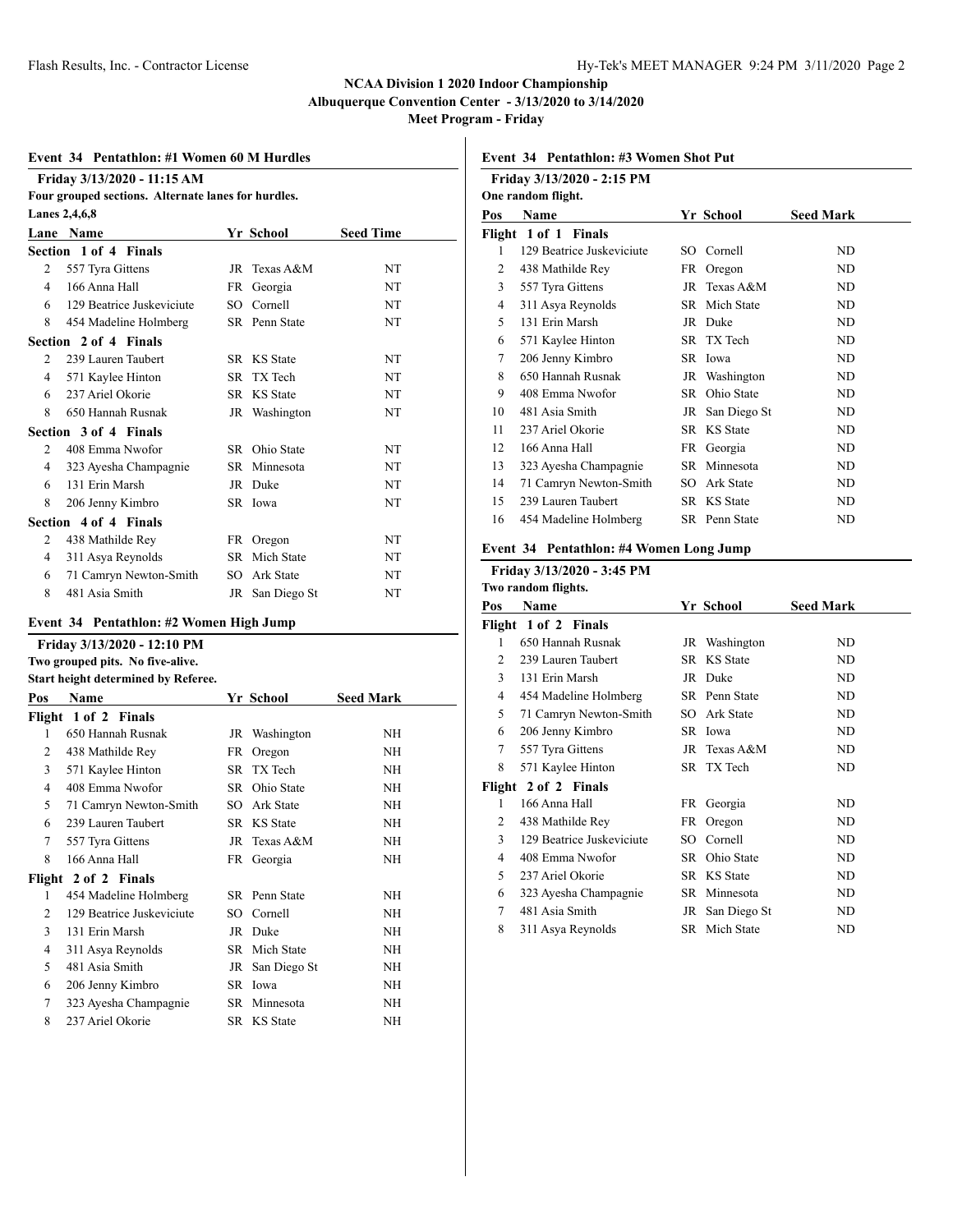**Albuquerque Convention Center - 3/13/2020 to 3/14/2020**

**Meet Program - Friday**

#### **Event 34 Pentathlon: #5 Women 800 M**

|      | Friday 3/13/2020 - 5:15 PM<br>One random section. |     |                 |                  |
|------|---------------------------------------------------|-----|-----------------|------------------|
|      | Two alley waterfall, two turn stagger.            |     |                 |                  |
| Lane | <b>Name</b>                                       |     | Yr School       | <b>Seed Time</b> |
|      | Section 1 of 1 Finals                             |     |                 |                  |
| 1    | 650 Hannah Rusnak                                 |     | JR Washington   | NT               |
| 2    | 557 Tyra Gittens                                  | JR  | Texas A&M       | NT               |
| 3    | 454 Madeline Holmberg                             | SR. | Penn State      | <b>NT</b>        |
| 4    | 323 Ayesha Champagnie                             | SR. | Minnesota       | <b>NT</b>        |
| 5    | 206 Jenny Kimbro                                  | SR. | Iowa            | <b>NT</b>        |
| 6    | 131 Erin Marsh                                    | JR  | Duke            | <b>NT</b>        |
| 7    | 129 Beatrice Juskeviciute                         | SO. | Cornell         | NT               |
| 8    | 438 Mathilde Rey                                  | FR. | Oregon          | <b>NT</b>        |
| 9    | 571 Kaylee Hinton                                 | SR. | TX Tech         | NT               |
| 10   | 71 Camryn Newton-Smith                            | SO. | Ark State       | <b>NT</b>        |
| 11   | 408 Emma Nwofor                                   | SR  | Ohio State      | <b>NT</b>        |
| 12   | 237 Ariel Okorie                                  | SR  | <b>KS</b> State | NT               |
| 13   | 481 Asia Smith                                    | JR  | San Diego St    | NT               |
| 14   | 239 Lauren Taubert                                | SR. | <b>KS</b> State | <b>NT</b>        |
| 15   | 166 Anna Hall                                     | FR  | Georgia         | <b>NT</b>        |
| 16   | 311 Asya Reynolds                                 | SR  | Mich State      | NT               |

# **Event 31 Women Shot Put**

**Friday 3/13/2020 - 5:00 PM One single flight. Top 9 advance to a reverse-order Final.**

**Break ties where possible.**

# **Warm-ups: 30 minute general.**

**Finals start 10min. after final prelim attempt.**

|                | Meet:                | 19.56m 3/10/2017 | <b>Raven Saunders</b> |                               |  |
|----------------|----------------------|------------------|-----------------------|-------------------------------|--|
|                | <b>Facility:</b>     | 19.87m 2/27/2011 |                       | <b>Jill Camarena-Williams</b> |  |
|                | Collegiate:          | 19.56m 3/10/2017 | <b>Raven Saunders</b> |                               |  |
| Pos            | <b>Name</b>          |                  | Yr School             | <b>Seed Mark</b>              |  |
| Flight         | 1 of 1 Finals        |                  |                       |                               |  |
| 1              | 593 Alyssa Wilson    | JR               | UCLA                  | 17.43m                        |  |
| 2              | 541 Elena Bruckner   | SR               | Texas                 | 16.82m                        |  |
| 3              | 193 Khayla Dawson    | SR               | Indiana               | 17.56m                        |  |
| $\overline{4}$ | 354 Kristina Insingo | SR               | Nebraska              | 16.76m                        |  |
| 5              | 534 Latavia Maines   | SO.              | Tennessee             | 17.49m                        |  |
| 6              | 125 Tarynn Sieg      | JR               | Colo State            | 16.93m                        |  |
| 7              | 405 Adelaide Aquilla | SO               | Ohio State            | 17.82m                        |  |
| 8              | 324 Nayoka Clunis    | SR               | Minnesota             | 17.05m                        |  |
| 9              | 208 Laulauga Tausaga | SR               | Iowa                  | 17.96m                        |  |
| 10             | 194 Madison Pollard  | JR               | Indiana               | 17.57m                        |  |
| 11             | 381 Shelby Gunnells  | SR               | ND State              | 17.43m                        |  |
| 12             | 586 Lauren Coleman   | SR               | Towson                | 16.75m                        |  |
| 13             | 34 Samantha Noennig  | JR               | AZ State              | 18.17m                        |  |
| 14             | 322 Devia Brown      | JR               | Minnesota             | 16.87m                        |  |
| 15             | 665 Josie Schaefer   | SO.              | Wisconsin             | 17.24m                        |  |
| 16             | 382 Akealy Moton     |                  | SO ND State           | 17.61m                        |  |

|                | Event 13 Men Long Jump                                     |  |                     |                       |                   |  |  |  |
|----------------|------------------------------------------------------------|--|---------------------|-----------------------|-------------------|--|--|--|
|                | Friday 3/13/2020 - 5:15 PM                                 |  |                     |                       |                   |  |  |  |
|                | One single flight. Top 9 advance to a reverse-order Final. |  |                     |                       |                   |  |  |  |
|                | Break ties where possible.                                 |  |                     |                       |                   |  |  |  |
|                | Warm-ups: 30 minute general.                               |  |                     |                       |                   |  |  |  |
|                | Finals start 10min. after final prelim attempt.            |  |                     |                       |                   |  |  |  |
|                | Meet:                                                      |  | 8.48m 3/13/1981     | <b>Carl Lewis</b>     |                   |  |  |  |
|                | <b>Facility:</b>                                           |  | $8.39m$ $3/15/2014$ | <b>Jarrion Lawson</b> |                   |  |  |  |
|                | Collegiate:                                                |  | $8.59m$ $3/1/2002$  | <b>Miguel Pate</b>    |                   |  |  |  |
| Pos            | <b>Name</b>                                                |  |                     | Yr School             | <b>Seed Mark</b>  |  |  |  |
|                | Flight 1 of 1 Finals                                       |  |                     |                       |                   |  |  |  |
| 1              | 263 Denzel Harper                                          |  |                     | SR LA Tech            | 7.82 <sub>m</sub> |  |  |  |
| $\overline{c}$ | 538 Carey McLeod                                           |  |                     | SO Tennessee          | 8.19m             |  |  |  |
| 3              | 579 Justin Hall                                            |  |                     | SR TX Tech            | 8.05m             |  |  |  |
| $\overline{4}$ | 427 Allen Gordon                                           |  | JR                  | Ole Miss              | 7.83m             |  |  |  |
| 5              | 192 Treyshon Malone                                        |  |                     | SR ID State           | 7.93 <sub>m</sub> |  |  |  |
| 6              | 283 JuVaughn Harrison                                      |  |                     | JR LSU                | 8.11 <sub>m</sub> |  |  |  |
| 7              | 499 Daniel Seawright                                       |  |                     | JR SC State           | 7.74 <sub>m</sub> |  |  |  |
| 8              | 158 Fabian Edoki                                           |  |                     | SR FL State           | 7.86m             |  |  |  |
| 9              | 342 Ja'Mari Ward                                           |  |                     | JR Missouri           | 7.97 <sub>m</sub> |  |  |  |
| 10             | 180 Terrel Davis                                           |  |                     | SR Hartford           | 7.78m             |  |  |  |
| 11             | 159 Isaac Grimes                                           |  |                     | JR FL State           | 8.00m             |  |  |  |
| 12             | 282 Rayvon Grey                                            |  |                     | SR LSU                | 8.09 <sub>m</sub> |  |  |  |
| 13             | 262 Jason Smith                                            |  |                     | SR LB State           | 7.88m             |  |  |  |

 441 Isaiah Griffith JR Oregon 7.79m 555 O'Brien Wasome SR Texas 8.00m 65 Laquan Nairn SR Arkansas 8.02m

#### **Event 12 Men Pole Vault**

|            | Friday 3/13/2020 - 5:15 PM             |  |                              |                     |                   |  |  |  |
|------------|----------------------------------------|--|------------------------------|---------------------|-------------------|--|--|--|
|            | Progression: 5.33, 5.43, 5.53 then 5cm |  |                              |                     |                   |  |  |  |
| No 5-alive |                                        |  |                              |                     |                   |  |  |  |
|            | 60 minute warm-up                      |  |                              |                     |                   |  |  |  |
|            | Meet:                                  |  | $5.91 \text{ m}$ $3/13/2015$ | <b>Shawn Barber</b> |                   |  |  |  |
|            | <b>Facility:</b>                       |  | 5.86m 2/26/2012              | <b>Brad Walker</b>  |                   |  |  |  |
|            | Collegiate:                            |  | $5.93m$ $2/21/2020$          | <b>Chris Nilsen</b> |                   |  |  |  |
| Pos        | <b>Name</b>                            |  |                              | Yr School           | <b>Seed Mark</b>  |  |  |  |
|            | Flight 1 of 1 Finals                   |  |                              |                     |                   |  |  |  |
| 1          | 616 Larry Still                        |  |                              | SR Utah Valley      | 5.50 <sub>m</sub> |  |  |  |
| 2          | 503 Chris Nilsen                       |  |                              | SR South Dakota     | 5.93m             |  |  |  |
| 3          | 35 Cole Riddle                         |  |                              | JR AZ State         | 5.45m             |  |  |  |
| 4          | 577 Brandon Bray                       |  |                              | SR TX Tech          | 5.62m             |  |  |  |
| 5          | 656 Chase Smith                        |  |                              | SR Washington       | 5.46m             |  |  |  |
| 6          | 475 Clayton Fritsch                    |  |                              | JR Sam Houston St   | 5.55m             |  |  |  |
| 7          | 80 KC Lightfoot                        |  |                              | SO Baylor           | 5.83m             |  |  |  |
| 8          | 258 Matthew Peare                      |  |                              | JR Kentucky         | 5.46m             |  |  |  |
| 9          | 106 Keon Howe                          |  |                              | SR Charlotte        | 5.47m             |  |  |  |
| 10         | 235 Zach Bradford                      |  |                              | SO Kansas           | 5.80 <sub>m</sub> |  |  |  |
| 11         | 190 Antonio Ruiz                       |  |                              | SR Houston          | 5.50m             |  |  |  |
| 12         | 502 Ethan Bray                         |  |                              | JR South Dakota     | 5.51m             |  |  |  |
| 13         | 196 Adam Coulon                        |  | SR.                          | Indiana             | 5.65m             |  |  |  |
| 14         | 520 Branson Ellis                      |  | SO                           | Stephen F Austin    | 5.80m             |  |  |  |
| 15         | 663 Trey Deveraux                      |  |                              | SR Weber State      | 5.41 <sub>m</sub> |  |  |  |
| 16         | 98 Zach McWhorter                      |  |                              | FR BYU              | 5.61m             |  |  |  |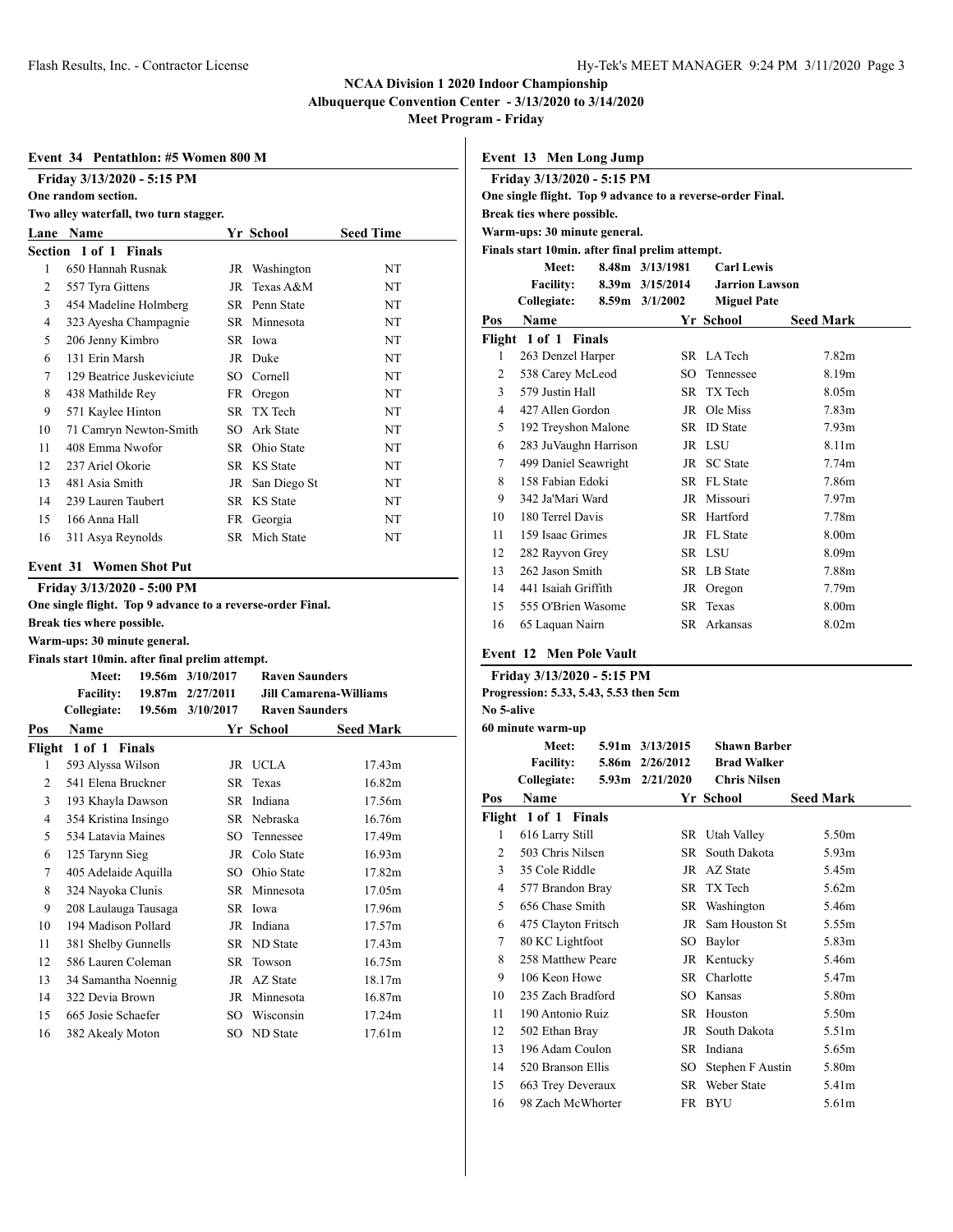**Albuquerque Convention Center - 3/13/2020 to 3/14/2020**

**Meet Program - Friday**

| <b>Event 29 Women Long Jump</b> |                                                 |  |                    |                                                            |                  |  |  |
|---------------------------------|-------------------------------------------------|--|--------------------|------------------------------------------------------------|------------------|--|--|
|                                 | Friday 3/13/2020 - 6:55 PM                      |  |                    |                                                            |                  |  |  |
|                                 |                                                 |  |                    | One single flight. Top 9 advance to a reverse-order Final. |                  |  |  |
|                                 | Break ties where possible.                      |  |                    |                                                            |                  |  |  |
|                                 | Warm-ups: 30 minute general.                    |  |                    |                                                            |                  |  |  |
|                                 | Finals start 10min. after final prelim attempt. |  |                    |                                                            |                  |  |  |
|                                 | Meet:                                           |  | $6.91m$ $3/9/2012$ | <b>Whitney Gipson</b>                                      |                  |  |  |
|                                 | <b>Facility:</b>                                |  | 6.99m 2/27/2011    | <b>Janay Deloach</b>                                       |                  |  |  |
|                                 | Collegiate:                                     |  | $6.91m$ $3/9/2012$ | <b>Whitney Gipson</b>                                      |                  |  |  |
|                                 | Collegiate:                                     |  | 6.91m 2/12/2002    | <b>Elva Goulbourne</b>                                     |                  |  |  |
| Pos                             | <b>Name</b>                                     |  |                    | Yr School                                                  | <b>Seed Mark</b> |  |  |
|                                 | Flight 1 of 1 Finals                            |  |                    |                                                            |                  |  |  |
| 1                               | 660 Kreete Verlin                               |  |                    | JR Wash State                                              | 6.32m            |  |  |
| $\overline{c}$                  | 556 Deborah Acquah                              |  | JR                 | Texas A&M                                                  | 6.58m            |  |  |
| 3                               | 522 Destiny Longmire                            |  |                    | SR TCU                                                     | 6.40m            |  |  |
| 4                               | 618 Khyasia Caldwell                            |  | SO                 | Virginia                                                   | 6.29m            |  |  |
| 5                               | 266 Mercy Abire                                 |  | SR.                | <b>LSU</b>                                                 | 6.44m            |  |  |
| 6                               | 83 Monae' Nichols                               |  | JR                 | Bethune-Cookman                                            | 6.44m            |  |  |
| 7                               | 168 Jasmine Moore                               |  | FR                 | Georgia                                                    | 6.47m            |  |  |
| 8                               | 574 Ruth Usoro                                  |  | JR                 | TX Tech                                                    | 6.57m            |  |  |
| 9                               | 557 Tyra Gittens                                |  | JR                 | Texas A&M                                                  | 6.42m            |  |  |
| 10                              | 436 Rhesa Foster                                |  |                    | SR Oregon                                                  | 6.57m            |  |  |
| 11                              | 39 G'Auna Edwards                               |  | SO <sub>2</sub>    | Arkansas                                                   | 6.34m            |  |  |
| 12                              | 238 Taishia Pryce                               |  | JR                 | <b>KS</b> State                                            | 6.65m            |  |  |
| 13                              | 619 Jada Seaman                                 |  | FR                 | Virginia                                                   | 6.46m            |  |  |
| 14                              | 418 Essence Thomas                              |  | JR                 | Oklahoma                                                   | 6.32m            |  |  |
| 15                              | 104 Nadia Williams                              |  |                    | SR Cen Michigan                                            | 6.43m            |  |  |
| 16                              | 394 Jasmyn Steels                               |  |                    | <b>SR</b> Northwestern St                                  | 6.45m            |  |  |

| Event 15 Men Shot Put |  |  |
|-----------------------|--|--|
|                       |  |  |

| Friday 3/13/2020 - 7:05 PM |                                                            |  |                  |                         |                    |  |  |  |  |
|----------------------------|------------------------------------------------------------|--|------------------|-------------------------|--------------------|--|--|--|--|
|                            | One single flight. Top 9 advance to a reverse-order Final. |  |                  |                         |                    |  |  |  |  |
|                            | Break ties where possible.                                 |  |                  |                         |                    |  |  |  |  |
|                            | Warm-ups: 30 minute general.                               |  |                  |                         |                    |  |  |  |  |
|                            | Finals start 10min. after final prelim attempt.            |  |                  |                         |                    |  |  |  |  |
|                            | Meet:                                                      |  | 21.73m 3/14/2008 | <b>Ryan Whiting</b>     |                    |  |  |  |  |
|                            | Facility: 22.60m 2/15/2020                                 |  |                  | <b>Ryan Crouser</b>     |                    |  |  |  |  |
|                            | Collegiate:                                                |  | 21.81m 2/23/2019 | <b>Payton Otterdahl</b> |                    |  |  |  |  |
| Pos                        | Name                                                       |  |                  | Yr School               | <b>Seed Mark</b>   |  |  |  |  |
|                            | Flight 1 of 1 Finals                                       |  |                  |                         |                    |  |  |  |  |
| 1                          | 259 Josh Sobota                                            |  |                  | SO Kentucky             | 20.20 <sub>m</sub> |  |  |  |  |
| 2                          | 384 Alex Talley                                            |  |                  | JR ND State             | 19.57m             |  |  |  |  |
| 3                          | 374 Daniel McArthur                                        |  |                  | JR North Carolina       | 20.35m             |  |  |  |  |
| $\overline{4}$             | 393 Darius King                                            |  |                  | JR No. Iowa             | 19.58m             |  |  |  |  |
| 5                          | 103 McKay Johnson                                          |  |                  | JR California           | 20.63m             |  |  |  |  |
| 6                          | 336 Jonathan Tharaldsen                                    |  |                  | SR Minnesota            | 20.50 <sub>m</sub> |  |  |  |  |
| 7                          | 145 Connor Bandel                                          |  |                  | JR Florida              | 19.67m             |  |  |  |  |
| 8                          | 385 Kristoffer Thomsen                                     |  |                  | SO ND State             | 20.33m             |  |  |  |  |
| 9                          | 27 Isaac Odugbesan                                         |  |                  | JR Alabama              | 19.54m             |  |  |  |  |
| 10                         | 102 Josh Johnson                                           |  |                  | SO California           | 19.60m             |  |  |  |  |
| 11                         | 554 Adrian Piperi                                          |  |                  | JR Texas                | 20.98m             |  |  |  |  |
| 12                         | 36 Turner Washington                                       |  |                  | SO AZ State             | 20.43m             |  |  |  |  |
| 13                         | 304 Andrew Liskowitz                                       |  |                  | SR Michigan             | 21.02m             |  |  |  |  |
| 14                         | 199 Willie Morrison                                        |  |                  | SR Indiana              | 20.21m             |  |  |  |  |
| 15                         | 537 Joseph Maxwell                                         |  |                  | SR Tennessee            | 19.89m             |  |  |  |  |
| 16                         | 356 Burger Lambrechts Jr.                                  |  |                  | JR Nebraska             | 19.71m             |  |  |  |  |

## **Event 5 Men 1 Mile**

| 10 Advance: Top 4 Each Heat plus Next 2 Best Times |                                                           |  |                             |                        |                  |  |  |  |  |
|----------------------------------------------------|-----------------------------------------------------------|--|-----------------------------|------------------------|------------------|--|--|--|--|
|                                                    | Friday 3/13/2020 - 5:20 PM                                |  |                             |                        |                  |  |  |  |  |
|                                                    | Two heats. Top 4 plus next 2 fastest advance to Final.    |  |                             |                        |                  |  |  |  |  |
|                                                    | 2 waterfall start, 2 turn stagger. $(5,3)$ Final: $(7,3)$ |  |                             |                        |                  |  |  |  |  |
|                                                    | Prelim: Random draw. Final: Top 3 outside, random.        |  |                             |                        |                  |  |  |  |  |
|                                                    | Meet:                                                     |  | 3:54.74 3/9/2013            | Lawi Lalang            |                  |  |  |  |  |
|                                                    |                                                           |  | Facility: 3:54.73 1/27/2018 | <b>Edward Cheserek</b> |                  |  |  |  |  |
|                                                    | Collegiate: 3:52.01 2/26/2017                             |  |                             | <b>Edward Cheserek</b> |                  |  |  |  |  |
| Lane                                               | <b>Name</b>                                               |  |                             | Yr School              | <b>Seed Time</b> |  |  |  |  |
|                                                    | Heat 1 of 2 Prelims                                       |  |                             |                        |                  |  |  |  |  |
| 1                                                  | 669 Oliver Hoare                                          |  |                             | SR Wisconsin           | 3:56.47          |  |  |  |  |
| $\mathfrak{D}$                                     | 443 Cole Hocker                                           |  |                             | FR Oregon              | 3:58.20          |  |  |  |  |
| 3                                                  | 32 Carlos Villarreal                                      |  |                             | SR Arizona             | 3:56.77          |  |  |  |  |
| 4                                                  | 355 George Kusche                                         |  |                             | SO Nebraska            | 3:57.93          |  |  |  |  |
| 5                                                  | 450 James West                                            |  |                             | SR Oregon              | 3:57.43          |  |  |  |  |
| 6                                                  | 391 Theo Quax                                             |  |                             | FR No. Arizona         | 3:58.13          |  |  |  |  |
| 7                                                  | 183 Kieran Tuntivate                                      |  |                             | SR Harvard             | 3:57.36          |  |  |  |  |
| 8                                                  | 657 Mick Stanovsek                                        |  |                             | SR Washington          | 3:57.88          |  |  |  |  |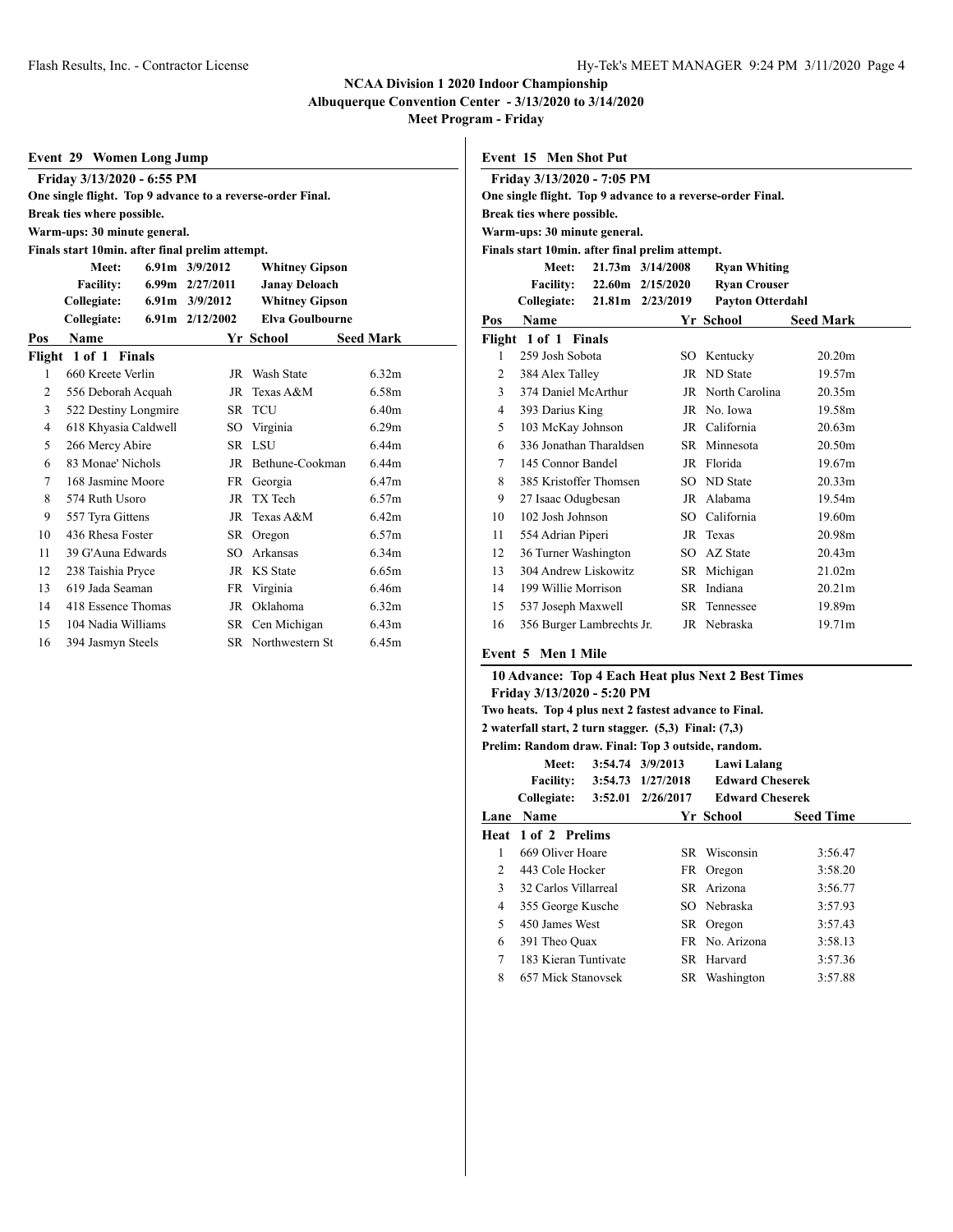**Meet Program - Friday**

#### **Heat 2 of 2 Prelims...(Event 5 Men 1 Mile)**

|               | 429 Waleed Suliman   | JR Ole Miss      | 3:57.03 |
|---------------|----------------------|------------------|---------|
| $\mathcal{L}$ | 386 Geordie Beamish  | SR No. Arizona   | 3:56.90 |
| 3             | 163 Ryan Adams       | SR Furman        | 3:57.62 |
| 4             | 638 Diego Zarate     | SR Virginia Tech | 3:58.06 |
| $\sim$        | 95 Talem Franco      | SR BYU           | 3:58.09 |
| 6             | 201 Matthew Schadler | FR Indiana       | 3:58.45 |
|               | 461 Sam Ellis        | JR Princeton     | 3:57.66 |
| 8             | 444 Charlie Hunter   | JR Oregon        | 3:55.41 |

#### **Event 21 Women 1 Mile**

|                                                        |                                                        |  |                             | 10 Advance: Top 4 Each Heat plus Next 2 Best Times |                  |  |  |  |
|--------------------------------------------------------|--------------------------------------------------------|--|-----------------------------|----------------------------------------------------|------------------|--|--|--|
| Friday 3/13/2020 - 5:35 PM                             |                                                        |  |                             |                                                    |                  |  |  |  |
| Two heats. Top 4 plus next 2 fastest advance to Final. |                                                        |  |                             |                                                    |                  |  |  |  |
|                                                        | 2 waterfall start, 2 turn stagger. (5,3), Final: (7,3) |  |                             |                                                    |                  |  |  |  |
|                                                        | Prelim: Random draw. Final: Top 3 outside, random.     |  |                             |                                                    |                  |  |  |  |
|                                                        | Meet:                                                  |  | 4:27.18 3/14/2015           | <b>Leah O'Connor</b>                               |                  |  |  |  |
|                                                        |                                                        |  | Facility: 4:34.14 1/16/2010 | <b>Shannon Rowbury</b>                             |                  |  |  |  |
|                                                        | Collegiate:                                            |  | 4:25.91 2/28/2009           | <b>Jenny Simpson</b>                               |                  |  |  |  |
|                                                        | Lane Name                                              |  |                             | Yr School                                          | <b>Seed Time</b> |  |  |  |
|                                                        | Heat 1 of 2 Prelims                                    |  |                             |                                                    |                  |  |  |  |
| $\mathbf{1}$                                           | 456 Danae Rivers                                       |  |                             | SR Penn State                                      | 4:32.95          |  |  |  |
| $\mathfrak{D}$                                         | 182 Anna Juul                                          |  | SO.                         | Harvard                                            | 4:37.50          |  |  |  |
| 3                                                      | 532 Millie Howard                                      |  |                             | SR Temple                                          | 4:36.37          |  |  |  |
| 4                                                      | 468 Lotte Black                                        |  |                             | JR Rhode Island                                    | 4:36.35          |  |  |  |
| 5                                                      | 162 Gabrielle Jennings                                 |  |                             | SR Furman                                          | 4:34.74          |  |  |  |
| 6                                                      | 509 Julia Heymach                                      |  |                             | JR Stanford                                        | 4:33.37          |  |  |  |
| 7                                                      | 544 Kathryn Gillespie                                  |  |                             | SR Texas                                           | 4:34.64          |  |  |  |
| 8                                                      | 506 Christina Aragon                                   |  |                             | JR Stanford                                        | 4:37.30          |  |  |  |
| Heat                                                   | 2 of 2 Prelims                                         |  |                             |                                                    |                  |  |  |  |
| 1                                                      | 626 Sarah Edwards                                      |  |                             | SR Virginia Tech                                   | 4:34.28          |  |  |  |
| 2                                                      | 181 Abbe Goldstein                                     |  |                             | JR Harvard                                         | 4:35.70          |  |  |  |
| 3                                                      | 154 Maudie Skyring                                     |  |                             | JR FL State                                        | 4:37.26          |  |  |  |
| 4                                                      | 127 Katie Wasserman                                    |  |                             | SR Columbia                                        | 4:37.55          |  |  |  |
| 5                                                      | 50 Carina Viljoen                                      |  |                             | SR Arkansas                                        | 4:35.33          |  |  |  |
| 6                                                      | 585 Petronela Simiuc                                   |  | SR –                        | Toledo                                             | 4:34.59          |  |  |  |
| 7                                                      | 119 Dani Jones                                         |  |                             | SR Colorado                                        | 4:27.88          |  |  |  |
| 8                                                      | 42 Krissy Gear                                         |  | JR                          | Arkansas                                           | 4:36.59          |  |  |  |

| <b>Event 8 Men 60 M Hurdles</b>                                                        |                                                            |      |                |                                                          |                  |  |  |  |
|----------------------------------------------------------------------------------------|------------------------------------------------------------|------|----------------|----------------------------------------------------------|------------------|--|--|--|
| <b>8 Advance: Top 2 Each Heat plus Next 4 Best Times</b><br>Friday 3/13/2020 - 5:50 PM |                                                            |      |                |                                                          |                  |  |  |  |
|                                                                                        | Two heats. Top 2 plus the next 4 fastest advance to Final. |      |                |                                                          |                  |  |  |  |
| 7.35 3/9/2019<br>Meet:<br><b>Grant Holloway</b>                                        |                                                            |      |                |                                                          |                  |  |  |  |
|                                                                                        | <b>Facility:</b>                                           |      | 7.40 2/25/2012 | <b>Dexter Faulk</b>                                      |                  |  |  |  |
|                                                                                        | Collegiate:                                                |      | 7.35 3/9/2019  | <b>Grant Holloway</b>                                    |                  |  |  |  |
|                                                                                        | Lane Name                                                  |      |                | Yr School                                                | <b>Seed Time</b> |  |  |  |
|                                                                                        | Heat 1 of 2 Prelims                                        |      |                |                                                          |                  |  |  |  |
| $\mathbf{1}$                                                                           | 188 Dayo Akindele                                          |      |                | SR Houston                                               | 7.73             |  |  |  |
| $\overline{2}$                                                                         | 281 Eric Edwards Jr.                                       |      |                | SO LSU                                                   | 7.61             |  |  |  |
| 3                                                                                      | 25 Robert Dunning                                          |      |                | SR Alabama                                               | 7.65             |  |  |  |
| 4                                                                                      | 114 LaFranz Campbell                                       |      |                | JR Clemson                                               | 7.72             |  |  |  |
| 5                                                                                      | 156 Braxton Canady                                         |      |                | JR FL State                                              | 7.70             |  |  |  |
| 6                                                                                      | 290 Damion Thomas                                          |      |                | JR LSU                                                   | 7.68             |  |  |  |
| 7                                                                                      | 157 Trey Cunningham                                        |      |                | JR FL State                                              | 7.51             |  |  |  |
| 8                                                                                      | 676 Brithton Senior                                        |      |                | FR South Dakota                                          | 7.74             |  |  |  |
| Heat                                                                                   | 2 of 2 Prelims                                             |      |                |                                                          |                  |  |  |  |
| 1                                                                                      | 113 Devon Brooks                                           |      |                | SO Clemson                                               | 7.71             |  |  |  |
| $\overline{2}$                                                                         | 161 Caleb Parker                                           |      |                | SR FL State                                              | 7.61             |  |  |  |
| 3                                                                                      | 152 Cory Poole                                             |      |                | JR Florida                                               | 7.66             |  |  |  |
| 4                                                                                      | 217 Jaylan McConico                                        |      |                | SR Iowa                                                  | 7.60             |  |  |  |
| 5                                                                                      | 661 Sam Brixey                                             |      |                | JR Wash State                                            | 7.74             |  |  |  |
| 6                                                                                      | 550 John Burt                                              |      |                | SR Texas                                                 | 7.67             |  |  |  |
| 7                                                                                      | 243 Paris Williams                                         |      |                | SR Kennesaw State                                        | 7.72             |  |  |  |
| 8                                                                                      | 497 Stephon Torrence                                       |      |                | JR South Carolina                                        | 7.73             |  |  |  |
|                                                                                        | <b>Event 24 Women 60 M Hurdles</b>                         |      |                |                                                          |                  |  |  |  |
|                                                                                        | Friday 3/13/2020 - 6:00 PM                                 |      |                | <b>8 Advance: Top 2 Each Heat plus Next 4 Best Times</b> |                  |  |  |  |
|                                                                                        | Two heats. Top 2 plus the next 4 fastest advance to Final. |      |                |                                                          |                  |  |  |  |
|                                                                                        | Meet:                                                      |      | 7.79 3/9/2013  | <b>Brianna McNeal</b>                                    |                  |  |  |  |
|                                                                                        | <b>Facility:</b>                                           |      | 7.70 2/18/2018 | <b>Shakira Nelvis</b>                                    |                  |  |  |  |
|                                                                                        | Collegiate:                                                | 7.78 | 1/11/2013      | <b>Brianna Mcneal</b>                                    |                  |  |  |  |

|                | 7.78 1/11/2013<br>Collegiate: |    | <b>Brianna Mcneal</b> |                  |  |
|----------------|-------------------------------|----|-----------------------|------------------|--|
| Lane           | <b>Name</b>                   |    | Yr School             | <b>Seed Time</b> |  |
| Heat           | 1 of 2 Prelims                |    |                       |                  |  |
| 1              | 408 Emma Nwofor               |    | SR Ohio State         | 8.07             |  |
| 2              | 273 Tonea Marshall            |    | SR LSU                | 7.88             |  |
| 3              | 604 Anna Cockrell             |    | SR USC                | 8.01             |  |
| 4              | 533 Alexis Duncan             |    | SR Tennessee          | 8.10             |  |
| 5              | 268 Alia Armstrong            |    | FR LSU                | 7.95             |  |
| 6              | 572 Gabrielle McDonald        |    | JR TX Tech            | 8.04             |  |
| 7              | 272 Brittley Humphrey         |    | SR LSU                | 8.09             |  |
| 8              | 33 Cortney Jones              |    | SR AZ State           | 8.12             |  |
| Heat           | 2 of 2 Prelims                |    |                       |                  |  |
| 1              | 187 Naomi Taylor              |    | JR Houston            | 8.03             |  |
| $\mathfrak{D}$ | 344 Paula Salmon              |    | SO NCA&T              | 8.08             |  |
| 3              | 251 Masai Russell             |    | SO Kentucky           | 8.11             |  |
| 4              | 143 Grace Stark               | FR | Florida               | 7.91             |  |
| 5              | 536 Domonique Turner          |    | SR Tennessee          | 8.11             |  |
| 6              | 608 Mecca McGlaston           |    | SR USC                | 8.01             |  |
| 7              | 343 Madeleine Akobundu        |    | SR NCA&T              | 8.08             |  |
| 8              | 294 Tiara McMinn              |    | JR Miami (Fla.)       | 7.95             |  |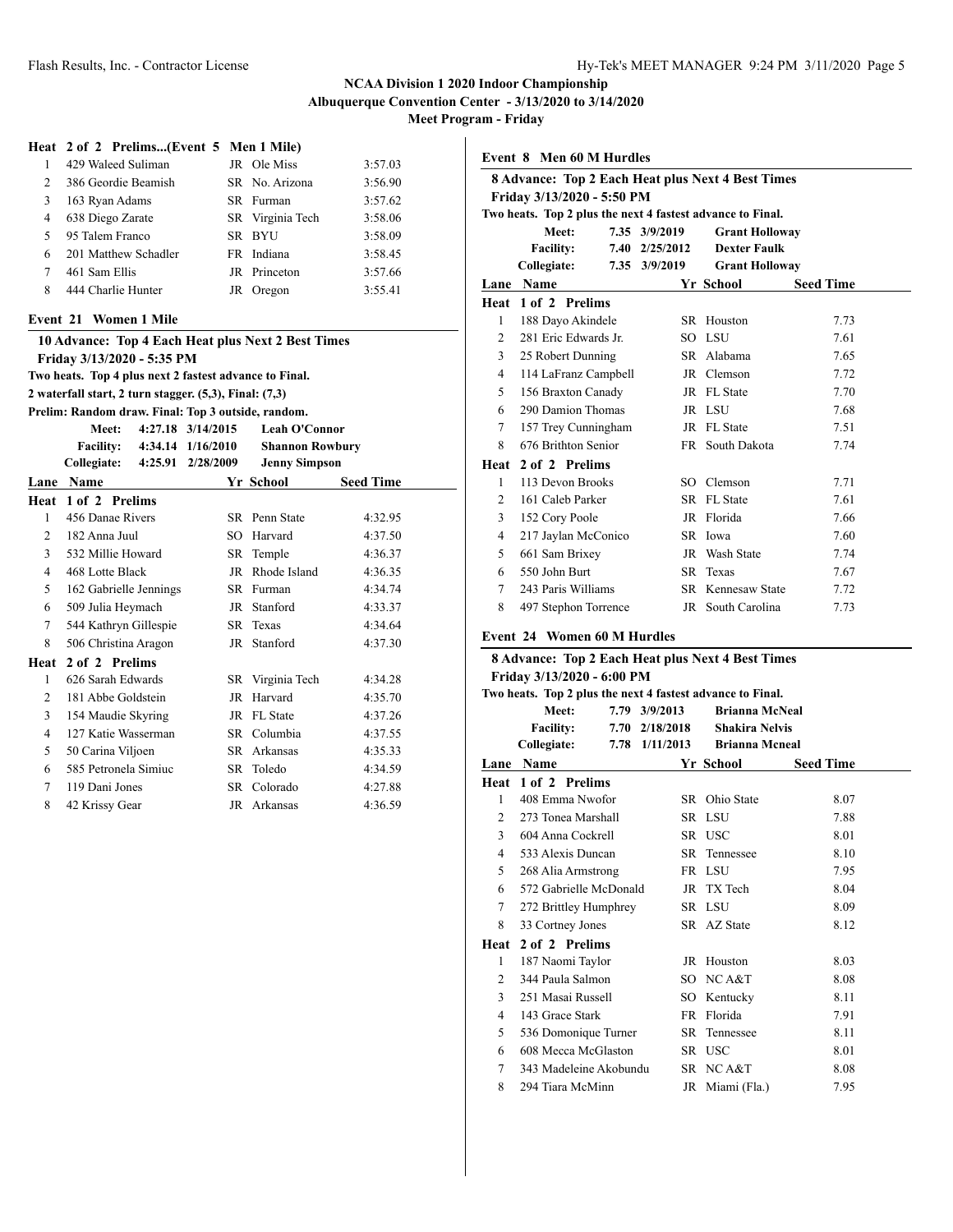**Albuquerque Convention Center - 3/13/2020 to 3/14/2020**

**Meet Program - Friday**

#### **Event 3 Men 400 M**

|                | <b>Top 8 Advance by Time</b>                                  |                 |                       |                  |
|----------------|---------------------------------------------------------------|-----------------|-----------------------|------------------|
|                | Friday 3/13/2020 - 6:10 PM                                    |                 |                       |                  |
|                | Four heats. Top 8 fastest times advance to a 2 section Final. |                 |                       |                  |
|                | Final seeded as per Rule 5-11.3b                              |                 |                       |                  |
|                | Meet:                                                         | 44.52 3/10/2018 | <b>Michael Norman</b> |                  |
|                | <b>Facility:</b>                                              | 45.18 2/17/2018 | <b>Fred Kerley</b>    |                  |
|                | Collegiate:                                                   | 44.52 3/10/2018 | <b>Michael Norman</b> |                  |
|                | Lane Name                                                     |                 | Yr School             | <b>Seed Time</b> |
|                | Heat 1 of 4 Prelims                                           |                 |                       |                  |
| 3              | 531 Derrick Mokaleng                                          |                 | SR TCU                | 46.08            |
| $\overline{4}$ | 634 Jacory Patterson                                          |                 | SO Virginia Tech      | 45.66            |
| 5              | 565 Bryce Deadmon                                             |                 | SR Texas A&M          | 45.51            |
| 6              | 492 Quincy Hall                                               |                 | SR South Carolina     | 45.99            |
|                | Heat 2 of 4 Prelims                                           |                 |                       |                  |
| 3              | 552 Jonathan Jones                                            |                 | SO Texas              | 45.78            |
| 4              | 289 Tyler Terry                                               |                 | SR LSU                | 46.01            |
| 5              | 14 Noah Williams                                              |                 | SO Akron              | 46.13            |
| 6              | 350 Randolph Ross                                             |                 | FR NCA&T              | 45.53            |
| Heat           | 3 of 4 Prelims                                                |                 |                       |                  |
| 3              | 465 Brian Faust                                               |                 | JR Purdue             | 46.15            |
| 4              | 56 Jeremy Farr                                                |                 | FR Arkansas           | 46.05            |
| 5              | 176 Elija Godwin                                              |                 | SO Georgia            | 45.96            |
| 6              | 214 Wayne Lawrence Jr.                                        | SO.             | Iowa                  | 45.56            |
|                | Heat 4 of 4 Prelims                                           |                 |                       |                  |
| 3              | 352 Trevor Stewart                                            |                 | JR NCA&T              | 46.07            |
| $\overline{4}$ | 569 Jamal Walton                                              |                 | FR Texas A&M          | 45.62            |
| 5              | 473 Taj Burgess                                               |                 | JR Rutgers            | 46.17            |
| 6              | 415 Tyler Johnson                                             |                 | JR Ohio State         | 45.97            |
|                |                                                               |                 |                       |                  |

### **Event 19 Women 400 M**

**Top 8 Advance by Time Friday 3/13/2020 - 6:25 PM Four heats. Top 8 fastest times advance to a 2 section Final. Final seeded as per Rule 5-11.3b Meet: 50.34 3/10/2018 Kendall Ellis Facility: 50.46 3/15/2014 Phyllis Francis Collegiate: 50.34 3/10/2018 Kendall Ellis Lane Name Yr School Seed Time Heat 1 of 4 Prelims** 3 587 Shae Anderson SO UCLA 52.18 4 549 Stacey Ann Williams SO Texas 52.40 5 607 Bailey Lear SO USC 51.60 6 248 Alexis Holmes SO Kentucky 52.08 **Heat 2 of 4 Prelims** 3 267 Amber Anning FR LSU 52.22 4 628 Caitlan Tate JR Virginia Tech 52.42 5 28 NaAsha Robinson SR Alabama A&M 52.09 6 546 Kennedy Simon SO Texas 51.81

#### **Heat 3 of 4 Prelims**

| 3 | 21 Natassha McDonald       | SR Alabama        | 52.44 |
|---|----------------------------|-------------------|-------|
| 4 | 561 Syaira Richardson      | $IR$ Texas A&M    | 52.25 |
| 5 | 134 Doneisha Anderson      | SO Florida        | 52.06 |
| 6 | 605 Kyra Constantine       | SR USC            | 52.14 |
|   | <b>Heat 4 of 4 Prelims</b> |                   |       |
| 3 | 140 Taylor Manson          | JR Florida        | 52.31 |
| 4 | 250 Megan Moss             | FR Kentucky       | 52.58 |
| 5 | 609 Kaelin Roberts         | JR USC            | 52.06 |
| 6 | 485 Stephanie Davis        | JR South Carolina | 52.15 |
|   |                            |                   |       |

### **Event 1 Men 60 M**

| 8 Advance: Top 2 Each Heat plus Next 4 Best Times |                                                           |                |  |                            |                  |  |  |  |  |
|---------------------------------------------------|-----------------------------------------------------------|----------------|--|----------------------------|------------------|--|--|--|--|
|                                                   | Friday 3/13/2020 - 6:40 PM                                |                |  |                            |                  |  |  |  |  |
|                                                   | Two heats. Top 2 plus the next 4 fastest advance to Final |                |  |                            |                  |  |  |  |  |
|                                                   | Meet:                                                     | 6.45 3/11/2017 |  | <b>Christian Coleman</b>   |                  |  |  |  |  |
|                                                   | <b>Facility:</b>                                          | 6.34 2/18/2018 |  | <b>Christian Coleman</b>   |                  |  |  |  |  |
|                                                   | Collegiate:                                               | 6.45 3/11/2017 |  | <b>Christian Coleman</b>   |                  |  |  |  |  |
|                                                   | Collegiate:                                               | 6.45 2/20/1999 |  | <b>Leonard Myles-Mills</b> |                  |  |  |  |  |
|                                                   | <b>Lane Name</b>                                          |                |  | Yr School                  | <b>Seed Time</b> |  |  |  |  |
| Heat                                              | 1 of 2 Prelims                                            |                |  |                            |                  |  |  |  |  |
| 1                                                 | 296 Raheem Chambers                                       |                |  | SR Miami (Fla.)            | 6.57             |  |  |  |  |
| 2                                                 | 60 Kristoffer Hari                                        |                |  | JR Arkansas                | 6.62             |  |  |  |  |
| $\mathbf{3}$                                      | 467 Waseem Williams                                       |                |  | JR Purdue                  | 6.58             |  |  |  |  |
| 4                                                 | 155 Taylor Banks                                          |                |  | FR FL State                | 6.61             |  |  |  |  |
| 5                                                 | 255 Langston Jackson                                      |                |  | FR Kentucky                | 6.60             |  |  |  |  |
| 6                                                 | 349 Jaylan Mitchell                                       |                |  | SR NCA&T                   | 6.59             |  |  |  |  |
| $7^{\circ}$                                       | 147 Raymond Ekevwo                                        |                |  | SR Florida                 | 6.53             |  |  |  |  |
| 8                                                 | 256 Lance Lang                                            |                |  | FR Kentucky                | 6.64             |  |  |  |  |
| Heat                                              | 2 of 2 Prelims                                            |                |  |                            |                  |  |  |  |  |
| 1                                                 | 525 TJ Brock JR                                           |                |  | SR TCU                     | 6.63             |  |  |  |  |
| 2                                                 | 615 Brendon Stewart                                       |                |  | SO USC                     | 6.58             |  |  |  |  |
| 3                                                 | 160 Jhevaughn Matherson                                   |                |  | SO FL State                | 6.61             |  |  |  |  |
| 4                                                 | 662 Emmanuel Wells                                        |                |  | SR Wash State              | 6.55             |  |  |  |  |
| 5                                                 | 584 Jacolby Shelton                                       |                |  | SO TX Tech                 | 6.64             |  |  |  |  |
| 6                                                 | 595 Kenroy Higgins                                        |                |  | SO UCLA                    | 6.59             |  |  |  |  |
| 7                                                 | 189 Travis Collins                                        |                |  | SR Houston                 | 6.61             |  |  |  |  |
| 8                                                 | 380 Cravont Charleston                                    |                |  | SR NC State                | 6.58             |  |  |  |  |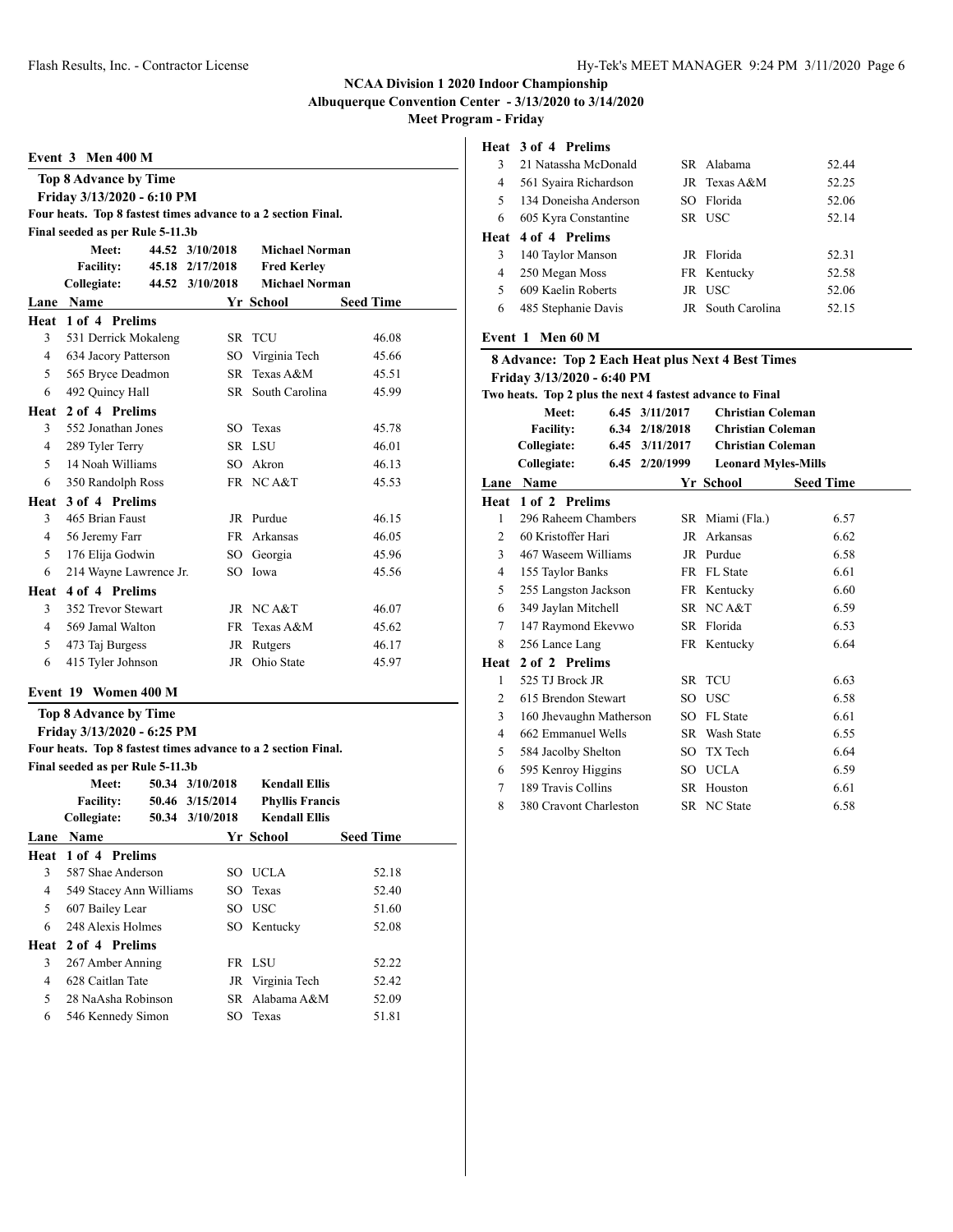**Albuquerque Convention Center - 3/13/2020 to 3/14/2020**

**Meet Program - Friday**

#### **Event 17 Women 60 M**

| <b>8 Advance: Top 2 Each Heat plus Next 4 Best Times</b> |                                                              |      |                |                          |                  |  |  |  |  |
|----------------------------------------------------------|--------------------------------------------------------------|------|----------------|--------------------------|------------------|--|--|--|--|
| Friday 3/13/2020 - 6:50 PM                               |                                                              |      |                |                          |                  |  |  |  |  |
|                                                          | Two heats. Top 2 plus the next 4 fastest advance to Final.   |      |                |                          |                  |  |  |  |  |
| 7.07 3/10/2018<br>Meet:<br>Aleia Hobbs                   |                                                              |      |                |                          |                  |  |  |  |  |
|                                                          | <b>Facility:</b><br>7.02 2/18/2018<br><b>Javianne Oliver</b> |      |                |                          |                  |  |  |  |  |
|                                                          | <b>Facility:</b>                                             |      | 7.02 2/26/2012 | <b>Tianna Bartoletta</b> |                  |  |  |  |  |
|                                                          | <b>Facility:</b>                                             |      | 7.02 2/28/2010 | Carmelita Jeter          |                  |  |  |  |  |
|                                                          | Collegiate:                                                  |      | 7.07 3/10/2018 | <b>Aleia Hobbs</b>       |                  |  |  |  |  |
|                                                          | Collegiate:                                                  | 7.07 | 2/11/2017      | <b>Hannah Cunliffe</b>   |                  |  |  |  |  |
| Lane                                                     | <b>Name</b>                                                  |      |                | Yr School                | <b>Seed Time</b> |  |  |  |  |
| Heat                                                     | 1 of 2 Prelims                                               |      |                |                          |                  |  |  |  |  |
| 1                                                        | 345 Cambrea Sturgis                                          |      |                | SO NCA&T                 | 7.15             |  |  |  |  |
| 2                                                        | 611 Lanae-Tava Thomas                                        |      |                | SO USC                   | 7.20             |  |  |  |  |
| 3                                                        | 270 Thelma Davies                                            |      |                | FR LSU                   | 7.23             |  |  |  |  |
| 4                                                        | 610 Twanisha Terry                                           |      |                | JR USC                   | 7.17             |  |  |  |  |
| 5                                                        | 433 Brianna Duncan                                           |      |                | JR Oregon                | 7.21             |  |  |  |  |
| 6                                                        | 112 Rebekah Smith                                            |      |                | SR Clemson               | 7.23             |  |  |  |  |
| 7                                                        | 425 Brandee Presley                                          |      |                | SO Ole Miss              | 7.18             |  |  |  |  |
| 8                                                        | 246 Celera Barnes                                            |      |                | SR Kentucky              | 7.18             |  |  |  |  |
| Heat                                                     | 2 of 2 Prelims                                               |      |                |                          |                  |  |  |  |  |
| 1                                                        | 369 Kiara Grant                                              |      | JR             | Norfolk Stat             | 7.20             |  |  |  |  |
| $\overline{c}$                                           | 483 Chelsea Francis                                          |      | SR.            | <b>SMU</b>               | 7.17             |  |  |  |  |
| 3                                                        | 540 Julien Alfred                                            |      | SO.            | Texas                    | 7.12             |  |  |  |  |
| 4                                                        | 139 Semira Killebrew                                         |      |                | FR Florida               | 7.19             |  |  |  |  |
| 5                                                        | 18 Tamara Clark                                              |      |                | JR Alabama               | 7.23             |  |  |  |  |
| 6                                                        | 252 Abby Steiner                                             |      |                | SO Kentucky              | 7.24             |  |  |  |  |
| 7                                                        | 153 Ka'Tia Seymour                                           |      |                | JR FL State              | 7.17             |  |  |  |  |
| 8                                                        | 421 Aaliyah Birmingham                                       |      |                | SR OK State              | 7.22             |  |  |  |  |
|                                                          |                                                              |      |                |                          |                  |  |  |  |  |

#### **Event 4 Men 800 M**

|      | 8 Advance: Top 3 Each Heat plus Next 2 Best Times      |  |                       |                   |                  |  |  |
|------|--------------------------------------------------------|--|-----------------------|-------------------|------------------|--|--|
|      | Friday 3/13/2020 - 7:00 PM                             |  |                       |                   |                  |  |  |
|      | Two heats. Top 3 plus next 2 fastest advance to Final. |  |                       |                   |                  |  |  |
|      | Two waterfall start, 2 turn stagger. (5,3)             |  |                       |                   |                  |  |  |
|      | Prelim: Random draw. Final: Top 3 outside, random.     |  |                       |                   |                  |  |  |
|      | Meet:                                                  |  | $1:45.15$ $3/10/2018$ | Michael Saruni    |                  |  |  |
|      | Facility: 1:45.10 2/18/2018<br>Donavan Brazier         |  |                       |                   |                  |  |  |
|      | Collegiate: 1:44.84 3/4/1989                           |  |                       | <b>Paul Ereng</b> |                  |  |  |
| Lane | Name                                                   |  |                       | Yr School         | <b>Seed Time</b> |  |  |
|      | Heat 1 of 2 Prelims                                    |  |                       |                   |                  |  |  |
| 1    | 205 Cooper Williams                                    |  |                       | JR Indiana        | 1:47.84          |  |  |
| 2    | 428 John Rivera                                        |  |                       | JR Ole Miss       | 1:48.13          |  |  |
| 3    | 224 Festus Lagat                                       |  |                       | SR IA State       | 1:47.50          |  |  |
| 4    | 132 Matt Wisner                                        |  |                       | SR Duke           | 1:48.62          |  |  |
| 5    | 578 Sven Cepus                                         |  | SO -                  | TX Tech           | 1:48.73          |  |  |
| 6    | 566 Devin Dixon                                        |  |                       | SR Texas A&M      | 1:47.88          |  |  |
| 7    | 580 Takieddine Hedeilli                                |  | JR                    | TX Tech           | 1:48.19          |  |  |
| 8    | 568 Carlton Orange                                     |  |                       | SR Texas A&M      | 1:47.62          |  |  |

# **Heat 2 of 2 Prelims**

|                | 227 Roshon Roomes   | SR IA State     | 1:47.74 |
|----------------|---------------------|-----------------|---------|
| $\mathfrak{D}$ | 151 Justin Pacifico | SR Florida      | 1:47.97 |
| $\mathbf{R}$   | 447 Luis Peralta    | FR Oregon       | 1:48.10 |
|                | 11 Michael Rhoads   | SR Air Force    | 1:47.65 |
| 5.             | 613 Isaiah Jewett   | SR USC          | 1:46.82 |
| 6              | 297 Sean Torpy      | JR Miami (Ohio) | 1:48.53 |
|                | 346 Abbas Abbkar    | SR NCA&T        | 1:48.76 |
| 8              | 225 Daniel Nixon    | SR IA State     | 1:48.29 |
|                |                     |                 |         |

#### **Event 20 Women 800 M**

|                | 8 Advance: Top 3 Each Heat plus Next 2 Best Times      |  |                   |                      |                  |  |  |  |
|----------------|--------------------------------------------------------|--|-------------------|----------------------|------------------|--|--|--|
|                | Friday 3/13/2020 - 7:10 PM                             |  |                   |                      |                  |  |  |  |
|                | Two heats. Top 3 plus next 2 fastest advance to Final. |  |                   |                      |                  |  |  |  |
|                | Two waterfall start, 2 turn stagger. (5,3)             |  |                   |                      |                  |  |  |  |
|                | Prelim: Random draw. Final: Top 3 outside, random.     |  |                   |                      |                  |  |  |  |
|                | 2:01.09 3/11/2017<br>Meet:<br><b>Raevyn Rogers</b>     |  |                   |                      |                  |  |  |  |
|                | <b>Facility:</b>                                       |  | 1:59.99 2/17/2018 | <b>Raevyn Rogers</b> |                  |  |  |  |
|                | <b>Collegiate:</b>                                     |  | 2:00.69 2/11/2017 | <b>Jazmine Fray</b>  |                  |  |  |  |
|                | Lane Name                                              |  |                   | Yr School            | <b>Seed Time</b> |  |  |  |
| Heat           | 1 of 2 Prelims                                         |  |                   |                      |                  |  |  |  |
| $\mathbf{1}$   | 603 Alyssa Brewer                                      |  |                   | SO USC               | 2:05.68          |  |  |  |
| 2              | 471 Brooke Fazio                                       |  |                   | JR Richmond          | 2:04.95          |  |  |  |
| 3              | 110 Laurie Barton                                      |  |                   | JR Clemson           | 2:04.04          |  |  |  |
| $\overline{4}$ | 653 Carley Thomas                                      |  |                   | FR Washington        | 2:02.75          |  |  |  |
| 5              | 170 Amber Tanner                                       |  |                   | SR Georgia           | 2:03.02          |  |  |  |
| 6              | 275 Katy-Ann McDonald                                  |  |                   | SO LSU               | 2:04.59          |  |  |  |
| 7              | 111 Andrea Foster                                      |  |                   | SR Clemson           | 2:04.98          |  |  |  |
| 8              | 564 Charokee Young                                     |  |                   | FR Texas A&M         | 2:05.80          |  |  |  |
| Heat           | 2 of 2 Prelims                                         |  |                   |                      |                  |  |  |  |
| 1              | 312 Lindsey Rudden                                     |  |                   | JR Mich State        | 2:04.89          |  |  |  |
| 2              | 207 Mallory King                                       |  |                   | JR Iowa              | 2:05.12          |  |  |  |
| 3              | 119 Dani Jones                                         |  |                   | SR Colorado          | 2:03.58          |  |  |  |
| $\overline{4}$ | 130 Michaela Meyer                                     |  |                   | SR Delaware          | 2:03.40          |  |  |  |
| 5              | 452 Nia Akins                                          |  |                   | SR Penn              | 2:00.71          |  |  |  |
| 6              | 434 Susan Ejore                                        |  |                   | SR Oregon            | 2:04.77          |  |  |  |
| 7              | 368 Martha Bissah                                      |  |                   | SR Norfolk Stat      | 2:05.38          |  |  |  |
| 8              | 406 Aziza Ayoub                                        |  |                   | JR Ohio State        | 2:05.80          |  |  |  |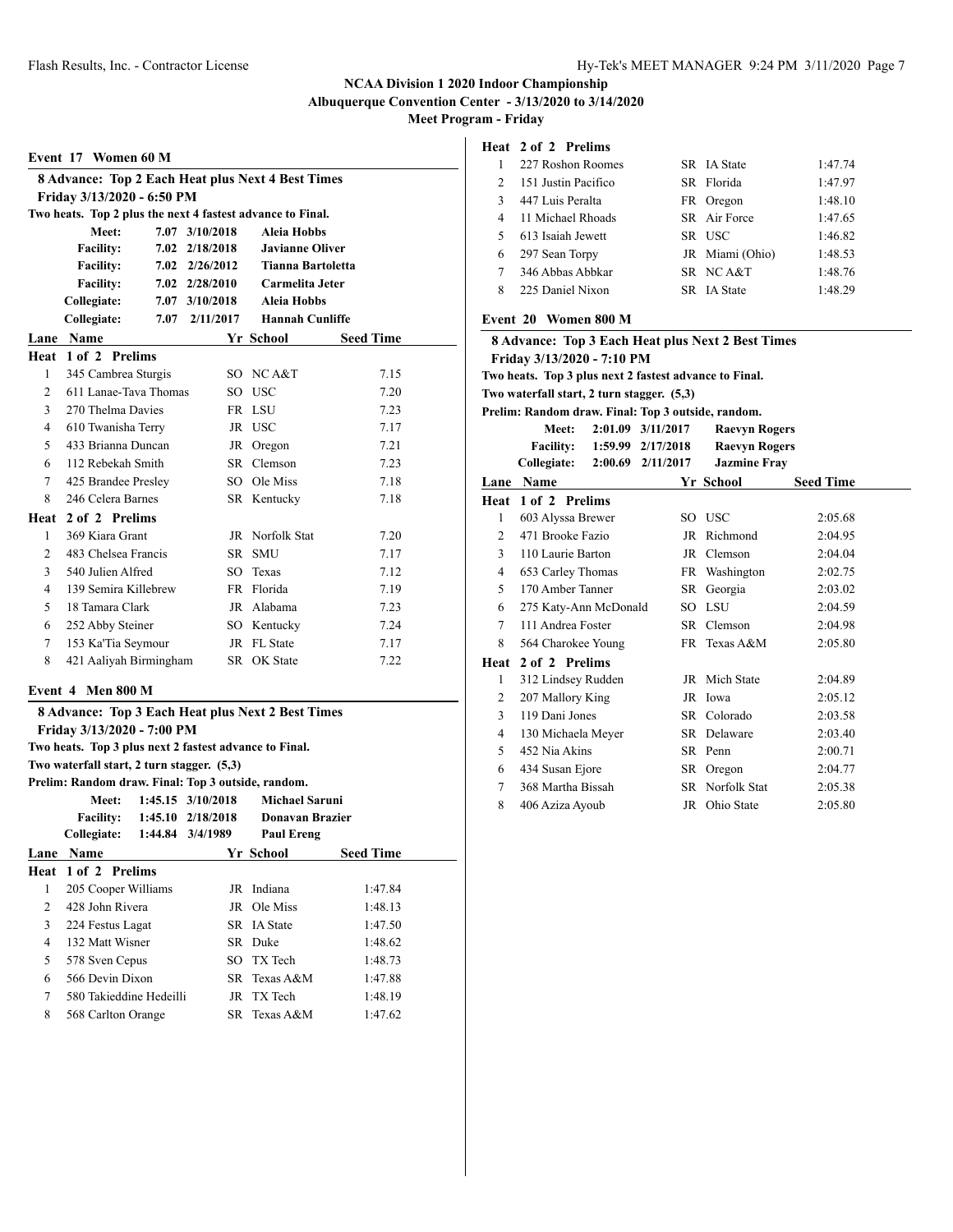**Albuquerque Convention Center - 3/13/2020 to 3/14/2020**

**Meet Program - Friday**

#### **Event 7 Men 5000 M**

|                | Friday 3/13/2020 - 7:20 PM                                |  |                              |                       |                  |  |  |  |
|----------------|-----------------------------------------------------------|--|------------------------------|-----------------------|------------------|--|--|--|
|                | Final only. Two waterfall start, two turn stagger. (11,5) |  |                              |                       |                  |  |  |  |
|                | <b>Random</b> draw                                        |  |                              |                       |                  |  |  |  |
|                | Meet:                                                     |  | 13:25.11 3/9/2012            | Lawi Lalang           |                  |  |  |  |
|                |                                                           |  | Facility: 13:46.67 3/14/2014 | <b>Edward Cheserk</b> |                  |  |  |  |
|                | <b>Collegiate: 13:08.28</b>                               |  | 2/11/2012                    | Lawi Lalang           |                  |  |  |  |
| Lane           | <b>Name</b>                                               |  |                              | Yr School             | <b>Seed Time</b> |  |  |  |
|                | Section 1 of 1 Finals                                     |  |                              |                       |                  |  |  |  |
| 1              | 184 Alex Masai                                            |  |                              | SR Hofstra            | 13:28.55         |  |  |  |
| 2              | 388 Blaise Ferro                                          |  |                              | JR No. Arizona        | 13:39.58         |  |  |  |
| 3              | 654 Tanner Anderson                                       |  |                              | SR Washington         | 13:40.42         |  |  |  |
| $\overline{4}$ | 96 Jacob Heslington                                       |  |                              | SR BYU                | 13:39.05         |  |  |  |
| 5              | 126 Eric Hamer                                            |  |                              | SR Colo State         | 13:40.11         |  |  |  |
| 6              | 387 Tyler Day                                             |  |                              | SR No. Arizona        | 13:16.95         |  |  |  |
| 7              | 445 Jackson Mestler                                       |  | SR                           | Oregon                | 13:36.62         |  |  |  |
| 8              | 636 Peter Seufer                                          |  |                              | SR Virginia Tech      | 13:36.36         |  |  |  |
| 9              | 124 Joe Klecker                                           |  | SR –                         | Colorado              | 13:34.10         |  |  |  |
| 10             | 314 Kigen Chemadi                                         |  |                              | SR Mid. Tenn. St      | 13:36.82         |  |  |  |
| 11             | 390 Abdihamid Nur                                         |  |                              | FR No. Arizona        | 13:39.81         |  |  |  |
| 12             | 313 Morgan Beadlescomb                                    |  |                              | JR Mich State         | 13:31.50         |  |  |  |
| 13             | 223 Edwin Kurgat                                          |  |                              | SR IA State           | 13:24.04         |  |  |  |
| 14             | 389 Luis Grijalva                                         |  |                              | SO No. Arizona        | 13:29.74         |  |  |  |
| 15             | 315 Jacob Choge                                           |  |                              | SR Mid. Tenn. St      | 13:38.48         |  |  |  |
| 16             | 392 Ryan Raff                                             |  | SO.                          | No. Arizona           | 13:40.99         |  |  |  |

#### **Event 2 Men 200 M**

|      | <b>Top 8 Advance by Time</b>                                  |  |                 |                       |                  |  |  |  |
|------|---------------------------------------------------------------|--|-----------------|-----------------------|------------------|--|--|--|
|      | Friday 3/13/2020 - 7:40 PM                                    |  |                 |                       |                  |  |  |  |
|      | Four heats. Top 8 fastest times advance to a 2 section Final. |  |                 |                       |                  |  |  |  |
|      | Final seeded as per Rule 5-11.3b                              |  |                 |                       |                  |  |  |  |
|      | Meet:                                                         |  | 20.02 3/10/2018 | Elijah Hall           |                  |  |  |  |
|      | <b>Facility:</b>                                              |  | 20.32 3/14/2014 | <b>Diondre Baston</b> |                  |  |  |  |
|      | Collegiate:                                                   |  | 20.02 3/10/2018 | Elijah Hall           |                  |  |  |  |
| Lane | <b>Name</b>                                                   |  |                 | Yr School             | <b>Seed Time</b> |  |  |  |
|      | Heat 1 of 4 Prelims                                           |  |                 |                       |                  |  |  |  |
| 3    | 576 Karayme Bartley                                           |  |                 | SR TX Tech            | 20.68            |  |  |  |
| 4    | 13 Demetrius Jackson                                          |  |                 | FR Akron              | 20.75            |  |  |  |
| 5    | 109 Chris Borzor                                              |  |                 | SO Cincinnati         | 20.84            |  |  |  |
| 6    | 286 Terrance Laird                                            |  |                 | JR LSU                | 20.43            |  |  |  |
|      | Heat 2 of 4 Prelims                                           |  |                 |                       |                  |  |  |  |
| 3    | 551 Micaiah Harris                                            |  |                 | JR Texas              | 20.49            |  |  |  |
| 4    | 284 Akanni Hislop                                             |  |                 | SR LSU                | 20.76            |  |  |  |
| 5    | 115 Marcus Parker                                             |  |                 | SR Clemson            | 20.70            |  |  |  |
| 6    | 584 Jacolby Shelton                                           |  |                 | SO TX Tech            | 20.84            |  |  |  |
|      | Heat 3 of 4 Prelims                                           |  |                 |                       |                  |  |  |  |
| 3    | 255 Langston Jackson                                          |  |                 | FR Kentucky           | 20.65            |  |  |  |
| 4    | 464 Samson Colebrooke                                         |  |                 | SR Purdue             | 20.80            |  |  |  |
| 5    | 148 Joseph Fahnbulleh                                         |  |                 | FR Florida            | 20.85            |  |  |  |
| 6    | 128 Joseph Amoah                                              |  |                 | SR Coppin State       | 20.72            |  |  |  |
|      |                                                               |  |                 |                       |                  |  |  |  |

# **Heat 4 of 4 Prelims**

| 3 172 Matthew Boling  | FR Georgia    | 20.66 |
|-----------------------|---------------|-------|
| 4 415 Tyler Johnson   | JR Ohio State | 20.87 |
| 5 288 Dylan Peebles   | SR LSU        | 20.74 |
| 6 582 Ashton O'Conner | FR TX Tech    | 20.83 |

### **Event 23 Women 5000 M**

#### **Friday 3/13/2020 - 7:55 PM**

| Final only. Two waterfall start, two turn stagger. (11,5) |  |  |  |  |
|-----------------------------------------------------------|--|--|--|--|
| Random draw                                               |  |  |  |  |

| пиош игам |  |  |  |  |
|-----------|--|--|--|--|
|           |  |  |  |  |

|      | 15:14.18<br>Meet:        | 3/12/2004          | Kim Smith           |                  |
|------|--------------------------|--------------------|---------------------|------------------|
|      | <b>Facility:</b>         | 16:20.39 3/14/2014 | <b>Abbey Cooper</b> |                  |
|      | Collegiate:              | 15:12.22 2/28/2015 | <b>Emily Sisson</b> |                  |
| Lane | Name                     |                    | Yr School           | <b>Seed Time</b> |
|      | Section 1 of 1 Finals    |                    |                     |                  |
| 1    | 122 Makena Morley        | SR                 | Colorado            | 15:26.22         |
| 2    | 72 Joyce Kimeli          | SO.                | Auburn              | 15:37.82         |
| 3    | 17 Mercy Chelangat       | SO.                | Alabama             | 15:37.35         |
| 4    | 38 Devin Clark           |                    | SR Arkansas         | 15:59.09         |
| 5    | 378 Kelsey Chmiel        |                    | FR NC State         | 16:02.06         |
| 6    | 363 Weini Kelati         |                    | JR New Mexico       | 15:14.71         |
| 7    | 325 Bethany Hasz         |                    | JR Minnesota        | 15:25.33         |
| 8    | 365 Emily Martin         |                    | SR New Mexico       | 15:52.37         |
| 9    | 43 Katie Izzo            |                    | JR Arkansas         | 15:13.09         |
| 10   | 219 Cailie Logue         |                    | SO IA State         | 15:50.15         |
| 11   | 431 Carmela Cardama Baez | SR                 | Oregon              | 15:25.41         |
| 12   | 84 Emeline Delanis       |                    | SR Boston College   | 16:03.09         |
| 13   | 677 Elizabeth Funderburk | FR                 | FL State            | 16:05.56         |
| 14   | 482 Aoibhe Richardson    |                    | SR San Francisco    | 15:52.54         |
| 15   | 10 Maria Mettler         |                    | JR Air Force        | 15:49.58         |
| 16   | 164 Jessica Drop         |                    | JR Georgia          | 16:04.15         |
|      |                          |                    |                     |                  |

#### **Event 18 Women 200 M**

**Top 8 Advance by Time**

**Friday 3/13/2020 - 8:15 PM**

**Four heats. Top 8 fastest times advance to a 2 section Final.**

**Final seeded as per Rule 5-11.3b**

|      | Meet:<br><b>Facility:</b> | 22.38 3/10/2018<br>22.60 2/10/2017 | <b>Gabrielle Thomas</b><br><b>Hannah Cunliffe</b> |                  |
|------|---------------------------|------------------------------------|---------------------------------------------------|------------------|
|      | Collegiate:               | 22.38 3/10/2018                    | <b>Gabrielle Thomas</b>                           |                  |
| Lane | <b>Name</b>               |                                    | Yr School                                         | <b>Seed Time</b> |
|      | Heat 1 of 4 Prelims       |                                    |                                                   |                  |
| 3    | 107 Caisja Chandler       |                                    | SO Cincinnati                                     | 23.22            |
| 4    | 252 Abby Steiner          |                                    | SO Kentucky                                       | 22.57            |
| 5    | 345 Cambrea Sturgis       |                                    | SO NCA&T                                          | 23.02            |
| 6    | 270 Thelma Davies         |                                    | FR LSU                                            | 22.80            |
|      | Heat 2 of 4 Prelims       |                                    |                                                   |                  |
| 3    | 153 Ka'Tia Seymour        |                                    | JR FL State                                       | 22.82            |
| 4    | 611 Lanae-Tava Thomas     |                                    | SO USC                                            | 23.09            |
| 5    | 407 Anavia Battle         |                                    | JR Ohio State                                     | 22.66            |
| 6    | 229 Savyon Toombs         |                                    | JR Jacksonville                                   | 23.23            |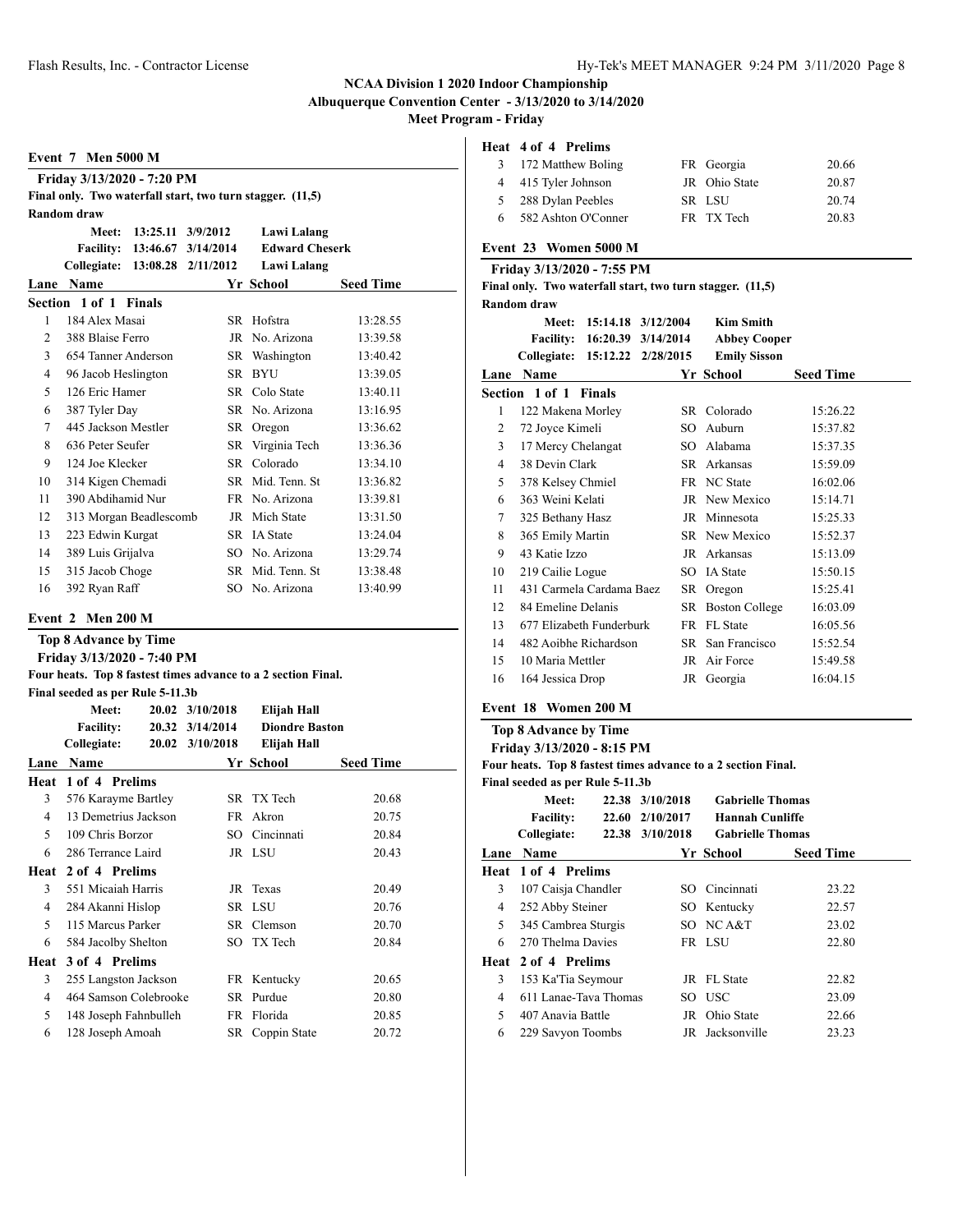**Meet Program - Friday**

### **Heat 3 of 4 Prelims...(Event 18 Women 200 M)**

| 3  | 409 Devine Parker          | SO Ohio State   | 23.24 |
|----|----------------------------|-----------------|-------|
| 4  | 543 Kynnedy Flannel        | SO Texas        | 22.93 |
| 5  | 185 Tristan Evelyn         | SR Houston      | 23.16 |
| 6. | 18 Tamara Clark            | JR Alabama      | 22.69 |
|    | <b>Heat 4 of 4 Prelims</b> |                 |       |
| 3  | 423 Jayda Eckford          | SO Ole Miss     | 23.18 |
| 4  | 274 Symone Mason           | JR LSU          | 22.76 |
| 5  | 540 Julien Alfred          | SO Texas        | 22.99 |
| 6  | 369 Kiara Grant            | JR Norfolk Stat | 23.25 |

| <b>Event 10 Men DMR</b> |                                                         |                                  |  |  |
|-------------------------|---------------------------------------------------------|----------------------------------|--|--|
|                         | Friday 3/13/2020 - 8:30 PM                              |                                  |  |  |
|                         | Final only. Two waterfall start, Two turn stagger (8,4) |                                  |  |  |
|                         | Running order: 1200m, 400m, 800m, 1600m                 |                                  |  |  |
|                         | 9:27.27 3/11/2016<br>Meet:                              | Oregon                           |  |  |
|                         | M Maton - B Thiel - G Grosvenor - E Cheserek            |                                  |  |  |
|                         | <b>Facility:</b><br>$9:33.41$ $2/22/2018$               | <b>New Mexico</b>                |  |  |
|                         | Collegiate:<br>9:24.52 1/31/2020                        | Oregon                           |  |  |
|                         | J.West - J.Miller - C.Hunter - C.Teare                  |                                  |  |  |
| Lane                    | <b>Team</b>                                             | <b>Relay</b><br><b>Seed Time</b> |  |  |
|                         | Section 1 of 1<br><b>Finals</b>                         |                                  |  |  |
| 1                       | Mid. Tenn. St                                           | 9:32.60                          |  |  |
|                         | 1) #314 Kigen Chemadi SR                                | 2) #320 Jaquez Torian JR         |  |  |
|                         | 3) #319 Brian Rono SO                                   | 4) #315 Jacob Choge SR           |  |  |
|                         | 5) #321 Willington Wright SO                            | 6) #316 Hillary Kimaiyo FR       |  |  |
|                         | 7) #317 Titus Lagat FR                                  | 8) #318 Stephen Mengich FR       |  |  |
| 2                       | Virginia Tech                                           | 9:32.30                          |  |  |
|                         | 1) $#631$ Jack Joyce SR                                 | 2) #630 Patrick Forrest JR       |  |  |
|                         | 3) #633 Bashir Mosavel-Lo SO                            | 4) #636 Peter Seufer SR          |  |  |
|                         | 5) #635 Tyreke Sapp SO                                  | $6$ ) #629 Ben Fleming SO        |  |  |
|                         | 7) #632 Antonio Lopez Segura SO                         | 8) #637 Thierry Siewe Yanga JR   |  |  |
| 3                       | Notre Dame                                              | 9:25.80                          |  |  |
|                         | 1) #400 Dylan Jacobs SO                                 | 2) #397 Edward Cheatham SR       |  |  |
|                         | 3) #403 Samuel Voelz SO                                 | 4) #401 Yared Nuguse JR          |  |  |
|                         | 5) #402 Jake Renfree FR                                 | 6) #399 Brian Griffith JR        |  |  |
|                         | 7) #404 Vincent Zona JR                                 | 8) #398 Luis Cossio SO           |  |  |
| 4                       | <b>BYU</b>                                              | 9:30.28                          |  |  |
|                         | 1) #99 Matt Owens JR                                    | 2) #101 Colten Yardley JR        |  |  |
|                         | 3) #94 Michael Bluth JR                                 | 4) #95 Talem Franco SR           |  |  |
|                         | 5) #100 Cortez Ruiz SO                                  | 6) #97 Garrett Marsing JR        |  |  |
| 5                       | Arkansas                                                | 9:31.40                          |  |  |
|                         | 1) #57 Luke George SO                                   | 2) #55 Travean Caldwell SR       |  |  |
|                         | 3) #67 Kieran Taylor JR                                 | 4) #59 Cameron Griffith SR       |  |  |
|                         | 5) #68 Reese Walters JR                                 | 6) #53 Gilbert Boit SR           |  |  |
|                         | 7) #70 Matt Young SO                                    | 8) #64 Ryan Murphy SO            |  |  |
| 6                       | Oregon                                                  | 9:24.52                          |  |  |
|                         | 1) #450 James West SR                                   | 2) #446 Jacob Miller SO          |  |  |
|                         | 3) #444 Charlie Hunter JR                               | 4) #448 Cooper Teare JR          |  |  |
|                         | 5) #443 Cole Hocker FR                                  | 6) #442 Jonathan Harvey SR       |  |  |
|                         | 7) #451 Jack Yearian JR                                 |                                  |  |  |
| 7                       | Minnesota                                               | 9:31.52                          |  |  |
|                         | 1) #335 Shane Streich SR                                | 2) #327 Elliott Davis SR         |  |  |
|                         | 3) #330 Dawson Larance JR                               | 4) #328 Owen Hoeft JR            |  |  |
|                         | 5) #337 Lucas Trapp JR                                  | 6) #333 Ben Psicihulis JR        |  |  |
| 8                       | Wisconsin                                               | 9:25.84                          |  |  |
|                         | 1) #673 Jackson Sharp FR                                | 2) #667 Colin Enz SO             |  |  |
|                         | 3) #670 Hudson Kugel SO                                 | 4) #669 Oliver Hoare SR          |  |  |
|                         | 5) #672 Austin Rendon JR                                | 6) #674 Tannor Wagner SO         |  |  |
|                         | 7) #668 Ansel Fellman FR                                | 8) #666 Rowen Ellenberg FR       |  |  |
| 9                       | <b>UCLA</b>                                             | 9:32.14                          |  |  |
|                         | 1) #600 Arturo Sotomayor SR                             | 2) #601 Ismail Turner FR         |  |  |
|                         | 3) #596 Riley Kelly SR                                  | 4) #597 Chris Morzenti JR        |  |  |
|                         | 5) #594 George Gleason SR                               | 6) #598 Mason Ratkovich FR       |  |  |
|                         | 7) #599 Cameron Reynolds FR                             |                                  |  |  |
| 10                      | Stanford                                                | 9:32.42                          |  |  |
|                         | 1) #517 Matt Rizzo FR                                   | 2) #513 Julian Body SR           |  |  |
|                         | 3) #514 Brandon McGorty SO                              | 4) #515 Alex Ostberg SR          |  |  |
| 11                      | 5) #518 Miles Zoltak SO<br>Indiana                      | 6) #516 D.J. Principe SO         |  |  |
|                         |                                                         | 9:27.72                          |  |  |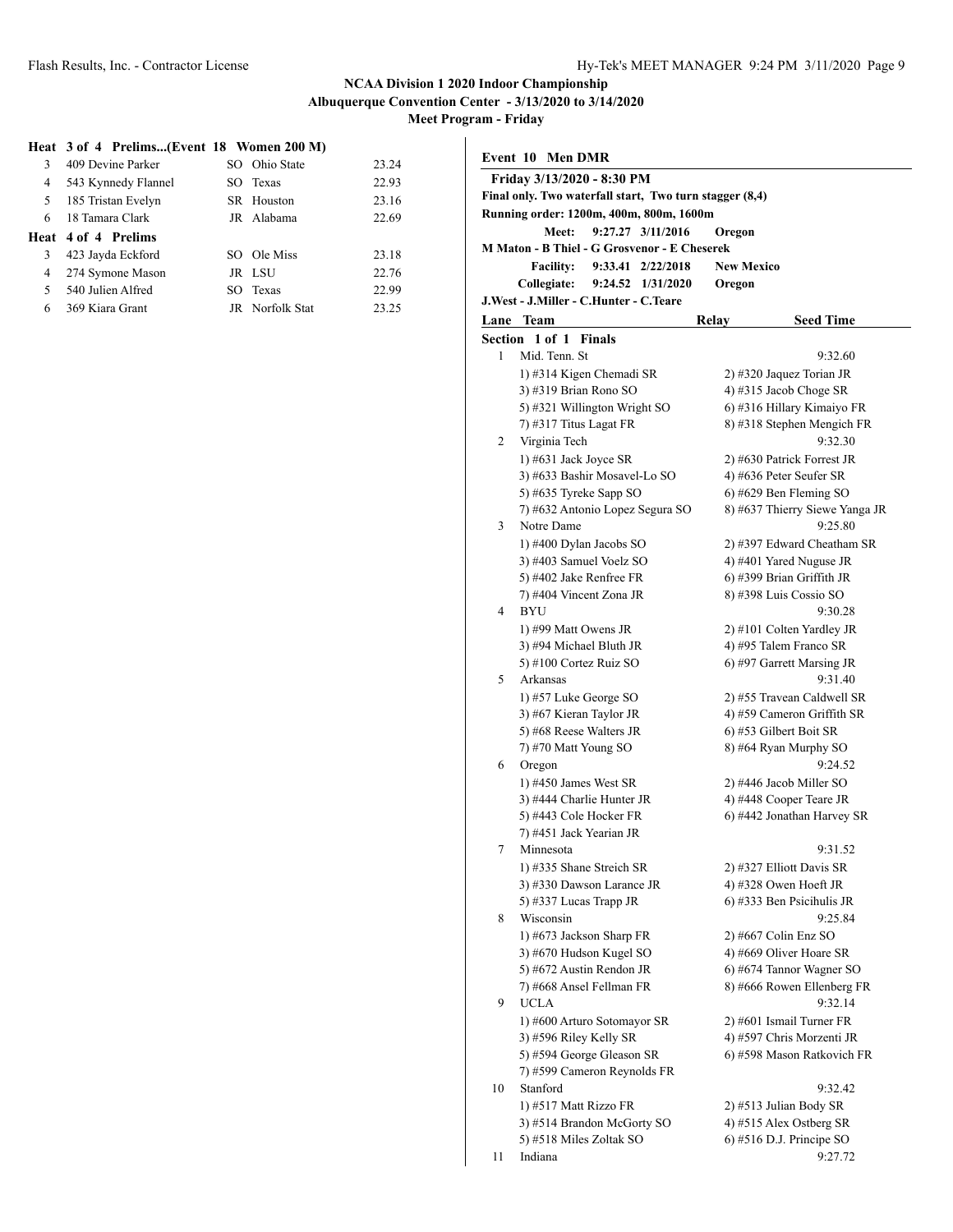#### **NCAA Division 1 2020 Indoor Championship Albuquerque Convention Center - 3/13/2020 to 3/14/2020 Meet Program - Friday**

#### **Section 1 of 1 Finals**

- 1) #201 Matthew Schadler FR 2) #202 Shaton Vaughn SO 3) #205 Cooper Williams JR 4) #198 Kyle Mau SR 5) #195 Teddy Browning JR 6) #203 Ben Veatch JR
- 12 IA State
	-
	- 3) #227 Roshon Roomes SR 4) #223 Edwin Kurgat SR
	-
	- 7) #222 Chad Johnson SO 8) #228 Joe Schaefer FR

7) #204 Adam Wallace SR 8) #200 Jalen Royal SO<br>
1A State 9:28.22 1) #224 Festus Lagat SR 2) #221 Cebastian Gentil SO 5) #226 Leonel Perez SR 6) #220 Gage Clay SO

|    | Event 26 Women DMR                                      |                                 |
|----|---------------------------------------------------------|---------------------------------|
|    | Friday 3/13/2020 - 8:45 PM                              |                                 |
|    | Final only. Two waterfall start, Two turn stagger (8,4) |                                 |
|    | Running order: 1200m, 400m, 800m, 1600m                 |                                 |
|    | 10:50.98 3/13/2009<br><b>Meet:</b>                      | Tennessee                       |
|    | P Wright - B Jones - C Price - S Bowman                 |                                 |
|    | <b>Facility:</b><br>11:05.39 2/22/2018                  | <b>Boise State</b>              |
|    | Collegiate: 10:48.77 1/28/2017                          | Oregon                          |
|    | L Burdon-A Horsley-R Rogers-K Rainsberger               |                                 |
|    | Lane Team                                               | Relay<br>Seed Time              |
|    | Section 1 of 1<br>Finals                                |                                 |
| 1  | Oregon                                                  | 10:59.39                        |
|    | 1) #434 Susan Ejore SR                                  | 2) #430 Gabriella Beauvais SR   |
|    | 3) #432 Taylor Chiotti SO                               | 4) #431 Carmela Cardama Baez SR |
|    | 5) #437 Carly Kleefeld JR                               | 6) #440 Danyel White SR         |
|    | 7) #439 Hannah Waller SR                                |                                 |
| 2  | Stanford                                                | 10:55.89                        |
|    | 1) #508 Ella Donaghu JR                                 | 2) #507 Ashlan Best JR          |
|    | 3) #509 Julia Heymach JR                                | 4) #510 Jessica Lawson SO       |
|    | 5) #512 Carolyn Wilson JR                               | 6) #511 Jordan Oakes SO         |
|    | 7) #506 Christina Aragon JR                             |                                 |
| 3  | Arkansas                                                | 10:57.08                        |
|    | 1) #50 Carina Viljoen SR                                | 2) #37 Morgan Burks Magee JR    |
|    | 3) #42 Krissy Gear JR                                   | 4) #43 Katie Izzo JR            |
|    | 5) #49 Kennedy Thomson JR                               | 6) #38 Devin Clark SR           |
|    | 7) #44 Shafiqua Maloney JR                              | 8) #48 Maddy Reed SR            |
| 4  | <b>BYU</b>                                              | 10:53.95                        |
|    | 1) #87 Anna Camp SR                                     | 2) #88 Alena Ellsworth JR       |
|    | 3) #89 Lauren Ellsworth JR                              | 4) #91 Whittni Orton SR         |
|    | 5) #90 Olivia Hoj SR                                    | 6) #93 Claire Seymour SO        |
| 5  | Florida                                                 | 11:04.00                        |
|    | 1) #135 Imogen Barrett SO                               | 2) #134 Doneisha Anderson SO    |
|    | 3) #138 Abbie Harrelson SO                              | 4) #141 Jessica Pascoe SR       |
|    | 5) #136 Emily Culley FR<br>7) #144 Nikki Stephens JR    | 6) #137 Amanda Froeynes JR      |
| 6  | Virginia Tech                                           | 11:03.08                        |
|    | 1) #626 Sarah Edwards SR                                | 2) #625 Lindsey Butler FR       |
|    | 3) #624 Arlicia Bush SR                                 | 4) #627 Sara Freix SR           |
|    | 5) Lauren Berman SR                                     | 6) Grace Boone FR               |
|    | 7) Nykah Smith SO                                       |                                 |
| 7  | Colorado                                                | 10:59.68                        |
|    | 1) #121 Rachel McArthur JR                              | 2) #123 Valerie Welch JR        |
|    | 3) #120 Karina Mann SR                                  | 4) #119 Dani Jones SR           |
|    | 5) #118 Annie Hill FR                                   | 6) #116 Madison Boreman JR      |
|    | 7) #117 Abbey Glynn FR                                  |                                 |
| 8  | Wake Forest                                             | 11:01.81                        |
|    | 1) #640 Amy Harding-Delooze SO                          | 2) #639 Cydney Delley JR        |
|    | 3) #641 Aleeya Hutchins FR                              | 4) #642 Johanna Schulz SR       |
|    | 5) #643 Elise Wright SO                                 |                                 |
| 9  | Washington                                              | 10:56.23                        |
|    | 1) #651 Allie Schadler JR                               | 2) #649 Olivia Ribera JR        |
|    | 3) #653 Carley Thomas FR                                | 4) #648 Katie Rainsberger JR    |
|    | 5) #647 Marlena Preigh FR                               | 6) #646 Madison Heisterman SO   |
|    | 7) #644 Imani Apostol SR                                | 8) #652 Melany Smart FR         |
| 10 | New Mexico                                              | 11:02.10                        |
|    | 1) #361 Adva Cohen JR                                   | 2) #359 Abigail Bendle FR       |
|    | 3) #367 Elise Thorner FR                                | 4) #363 Weini Kelati JR         |
|    | 5) #366 Hannah Nuttall SR                               | 6) #364 Gracelyn Larkin FR      |

7) #362 Lydia Hallam SR 8) #360 Lauren Chafins FR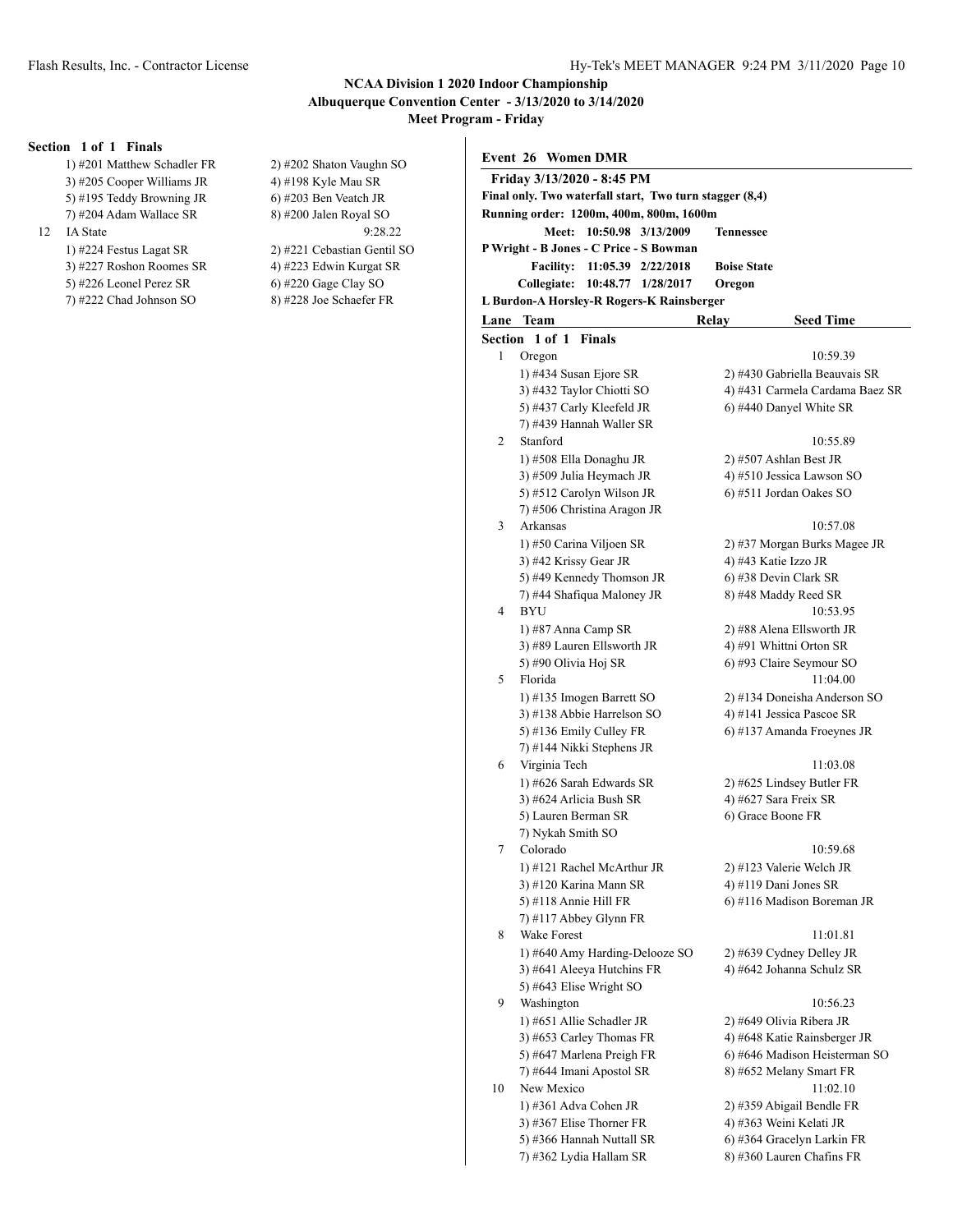### **NCAA Division 1 2020 Indoor Championship Albuquerque Convention Center - 3/13/2020 to 3/14/2020 Meet Program - Friday**

# **Section 1 of 1 Finals**

| 11 | Mich State                     |
|----|--------------------------------|
|    | 1) #308 Annie Fuller JR        |
|    | 3) #309 Dillon McClintock SR   |
|    | 5) #310 Katie Osika SO         |
| 12 | Michigan                       |
|    | 1) $\#301$ Alice Hill JR       |
|    | $2)$ 4202 A $D_{2}$ 4. $D_{1}$ |

5) #300 Jade Harrison SR 6) #303 Annie Taylor SR

11:02.82 2) #307 Brooke Bogan JR 4) #312 Lindsey Rudden JR 6) #306 Sarah Anderson SR  $11:02.00$ 2) #299 Chloe Foster JR 3) #302 Aurora Rynda SO 4) #298 Meg Darmofal SR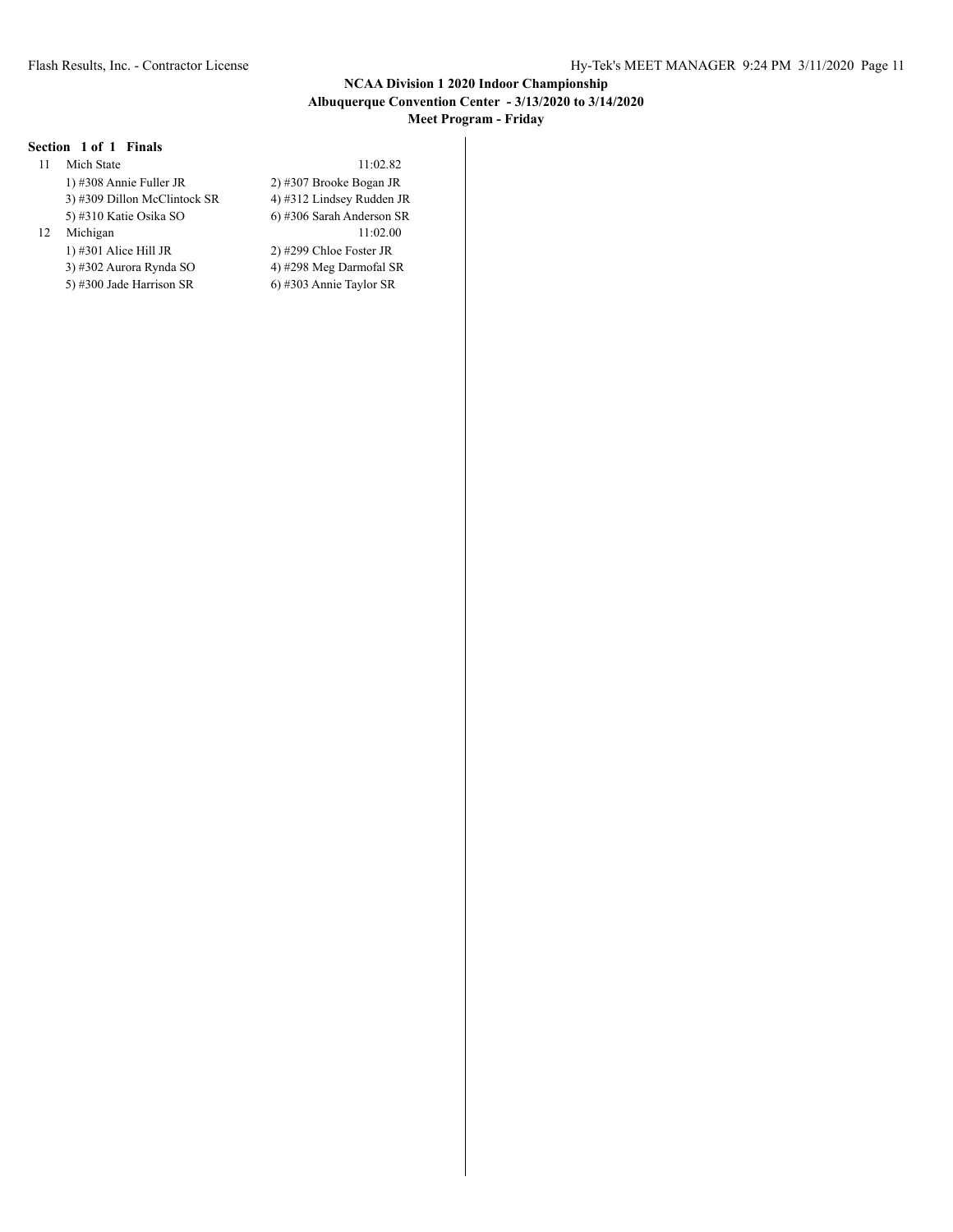**Albuquerque Convention Center - 3/13/2020 to 3/14/2020**

**Meet Program - Saturday**

# **Event 33 Heptathlon: #5 Men 60 M Hurdles Saturday 3/14/2020 - 10:00 AM**

| $64.001$ and $97.1$ $10.00$ $10.00$ $1$ and         |                        |     |               |           |  |  |  |
|-----------------------------------------------------|------------------------|-----|---------------|-----------|--|--|--|
| Four grouped sections. Alternate lanes for hurdles. |                        |     |               |           |  |  |  |
| Lanes 2,4,6,8                                       |                        |     |               |           |  |  |  |
| <b>Seed Time</b><br>Lane Name<br>Yr School          |                        |     |               |           |  |  |  |
|                                                     | Section 1 of 4 Finals  |     |               |           |  |  |  |
| 2                                                   | 177 Karel Tilga        | SO. | Georgia       | NT        |  |  |  |
| 4                                                   | 244 TJ Lawson          |     | SR Kent State | <b>NT</b> |  |  |  |
| 6                                                   | 241 Aaron Booth        |     | SR KS State   | <b>NT</b> |  |  |  |
| 8                                                   | 553 Leo Neugebauer     |     | FR Texas      | NT        |  |  |  |
|                                                     | Section 2 of 4 Finals  |     |               |           |  |  |  |
| $\mathfrak{D}$                                      | 671 Zachary Lorbeck    |     | SR Wisconsin  | <b>NT</b> |  |  |  |
| 4                                                   | 466 Isaiah Martin      |     | SO Purdue     | NT        |  |  |  |
| 6                                                   | 211 Will Daniels       |     | SR Iowa       | <b>NT</b> |  |  |  |
| 8                                                   | 240 Edgaras Benkunskas |     | FR KS State   | <b>NT</b> |  |  |  |
|                                                     | Section 3 of 4 Finals  |     |               |           |  |  |  |
| 2                                                   | 291 Joseph Keys        |     | JR Marquette  | <b>NT</b> |  |  |  |
| 4                                                   | 108 Damien Berthenet   | SO. | Cincinnati    | NT        |  |  |  |
| 6                                                   | 617 Gary Haasbroek     |     | SO UTSA       | <b>NT</b> |  |  |  |
| 8                                                   | 420 Kristo Simulask    |     | SO Oklahoma   | NT        |  |  |  |
|                                                     | Section 4 of 4 Finals  |     |               |           |  |  |  |
| $\overline{c}$                                      | 449 Max Vollmer        |     | FR Oregon     | <b>NT</b> |  |  |  |
| 4                                                   | 175 Kyle Garland       |     | FR Georgia    | <b>NT</b> |  |  |  |
| 6                                                   | 52 Markus Ballengee    | JR  | Arkansas      | NT        |  |  |  |
| 8                                                   | 174 Johannes Erm       |     | JR Georgia    | NT        |  |  |  |

#### **Event 33 Heptathlon: #6 Men Pole Vault**

| Saturday 3/14/2020 - 11:00 AM |                                     |     |                      |                  |  |  |  |  |  |
|-------------------------------|-------------------------------------|-----|----------------------|------------------|--|--|--|--|--|
|                               | One random flight. No five-alive.   |     |                      |                  |  |  |  |  |  |
|                               | Start height determined by Referee. |     |                      |                  |  |  |  |  |  |
| Pos                           | Name                                |     | Yr School            | <b>Seed Mark</b> |  |  |  |  |  |
|                               | Flight 1 of 1 Finals                |     |                      |                  |  |  |  |  |  |
| 1                             | 177 Karel Tilga                     | SО  | Georgia              | NH               |  |  |  |  |  |
| 2                             | 617 Gary Haasbroek                  | SO  | <b>UTSA</b>          | NH               |  |  |  |  |  |
| 3                             | 240 Edgaras Benkunskas              | FR  | <b>KS</b> State      | <b>NH</b>        |  |  |  |  |  |
| 4                             | 553 Leo Neugebauer                  | FR. | Texas                | NH               |  |  |  |  |  |
| 5                             | 466 Isaiah Martin                   | SO  | Purdue               | <b>NH</b>        |  |  |  |  |  |
| 6                             | 671 Zachary Lorbeck                 | SR  | Wisconsin            | <b>NH</b>        |  |  |  |  |  |
| 7                             | 174 Johannes Erm                    | JR  | Georgia              | <b>NH</b>        |  |  |  |  |  |
| 8                             | 291 Joseph Keys                     | JR  | Marquette            | <b>NH</b>        |  |  |  |  |  |
| 9                             | 449 Max Vollmer                     | FR  | Oregon               | <b>NH</b>        |  |  |  |  |  |
| 10                            | 241 Aaron Booth                     |     | SR KS State          | <b>NH</b>        |  |  |  |  |  |
| 11                            | 52 Markus Ballengee                 | JR  | Arkansas             | <b>NH</b>        |  |  |  |  |  |
| 12                            | 420 Kristo Simulask                 | SO  | Oklahoma             | <b>NH</b>        |  |  |  |  |  |
| 13                            | 211 Will Daniels                    |     | SR Iowa              | <b>NH</b>        |  |  |  |  |  |
| 14                            | 244 TJ Lawson                       |     | <b>SR</b> Kent State | NH               |  |  |  |  |  |
| 15                            | 175 Kyle Garland                    | FR  | Georgia              | <b>NH</b>        |  |  |  |  |  |
| 16                            | 108 Damien Berthenet                | SO  | Cincinnati           | NΗ               |  |  |  |  |  |
|                               |                                     |     |                      |                  |  |  |  |  |  |

**Event 33 Heptathlon: #7 Men 1000 M**

| Saturday 3/14/2020 - 4:00 PM |                                        |     |                 |           |  |  |
|------------------------------|----------------------------------------|-----|-----------------|-----------|--|--|
|                              | One random section.                    |     |                 |           |  |  |
|                              | Two alley waterfall, two turn stagger. |     |                 |           |  |  |
|                              | Lane Name                              |     | Yr School       | Seed Time |  |  |
|                              | Section 1 of 1 Finals                  |     |                 |           |  |  |
| 1                            | 291 Joseph Keys                        |     | JR Marquette    | NT        |  |  |
| 2                            | 617 Gary Haasbroek                     | SO  | UTSA            | NT        |  |  |
| 3                            | 466 Isaiah Martin                      | SO. | Purdue          | NT        |  |  |
| 4                            | 52 Markus Ballengee                    |     | JR Arkansas     | NT        |  |  |
| 5                            | 108 Damien Berthenet                   | SO. | Cincinnati      | NT        |  |  |
| 6                            | 177 Karel Tilga                        | SO. | Georgia         | NT        |  |  |
| 7                            | 420 Kristo Simulask                    | SO. | Oklahoma        | NT        |  |  |
| 8                            | 174 Johannes Erm                       |     | JR Georgia      | NT        |  |  |
| 9                            | 244 TJ Lawson                          |     | SR Kent State   | NT        |  |  |
| 10                           | 553 Leo Neugebauer                     |     | FR Texas        | NT        |  |  |
| 11                           | 449 Max Vollmer                        |     | FR Oregon       | NT        |  |  |
| 12                           | 671 Zachary Lorbeck                    | SR  | Wisconsin       | NT        |  |  |
| 13                           | 241 Aaron Booth                        | SR  | <b>KS</b> State | NT        |  |  |
| 14                           | 175 Kyle Garland                       |     | FR Georgia      | NT        |  |  |
| 15                           | 240 Edgaras Benkunskas                 |     | FR KS State     | NT        |  |  |
| 16                           | 211 Will Daniels                       |     | SR Iowa         | NT        |  |  |

### **Event 11 Men High Jump**

**Saturday 3/14/2020 - 1:15 PM**

**Progression: 2.11, 2.16, 2.21, then 3cm**

# **No 5-alive**

|     | 45 minute warm-up     |                     |                       |                   |
|-----|-----------------------|---------------------|-----------------------|-------------------|
|     | Meet:                 | 2.37m 3/11/1989     | <b>Hollis Conway</b>  |                   |
|     | <b>Facility:</b>      | $2.34m$ $2/27/2010$ | <b>Jesse Williams</b> |                   |
|     | Collegiate:           | 2.37m 3/11/1989     | <b>Hollis Conway</b>  |                   |
| Pos | Name                  |                     | Yr School             | <b>Seed Mark</b>  |
|     | Flight 1 of 1 Finals  |                     |                       |                   |
| 1   | 31 Justice Summerset  |                     | SR Arizona            | 2.23 <sub>m</sub> |
| 2   | 242 Tejaswin Shankar  |                     | JR KS State           | 2.25m             |
| 3   | 146 Clayton Brown     |                     | SR Florida            | 2.25m             |
| 4   | 283 JuVaughn Harrison |                     | JR LSU                | 2.28 <sub>m</sub> |
| 5   | 614 Earnie Sears      |                     | JR USC                | 2.30 <sub>m</sub> |
| 6   | 341 Roberto Vilches   | $SO_{-}$            | Missouri              | 2.22m             |
| 7   | 197 Jyles Etienne     |                     | JR Indiana            | 2.23 <sub>m</sub> |
| 8   | 326 Michael Burke     |                     | SR Minnesota          | 2.23 <sub>m</sub> |
| 9   | 262 Jason Smith       |                     | SR LB State           | 2.22m             |
| 10  | 539 Darryl Sullivan   |                     | SR Tennessee          | 2.33 <sub>m</sub> |
| 11  | 620 Brenton Foster    |                     | SR Virginia           | 2.26m             |
| 12  | 501 Zack Anderson     | SR -                | South Dakota          | 2.23 <sub>m</sub> |
| 13  | 474 Perry Christie    | JR                  | Rutgers               | 2.23 <sub>m</sub> |
| 14  | 505 Eric Richards     | SR.                 | So. Miss              | 2.25m             |
| 15  | 458 Greg Lauray       |                     | JR Pittsburgh         | 2.23 <sub>m</sub> |
| 16  | 173 Darius Carbin     |                     | SR Georgia            | 2.25m             |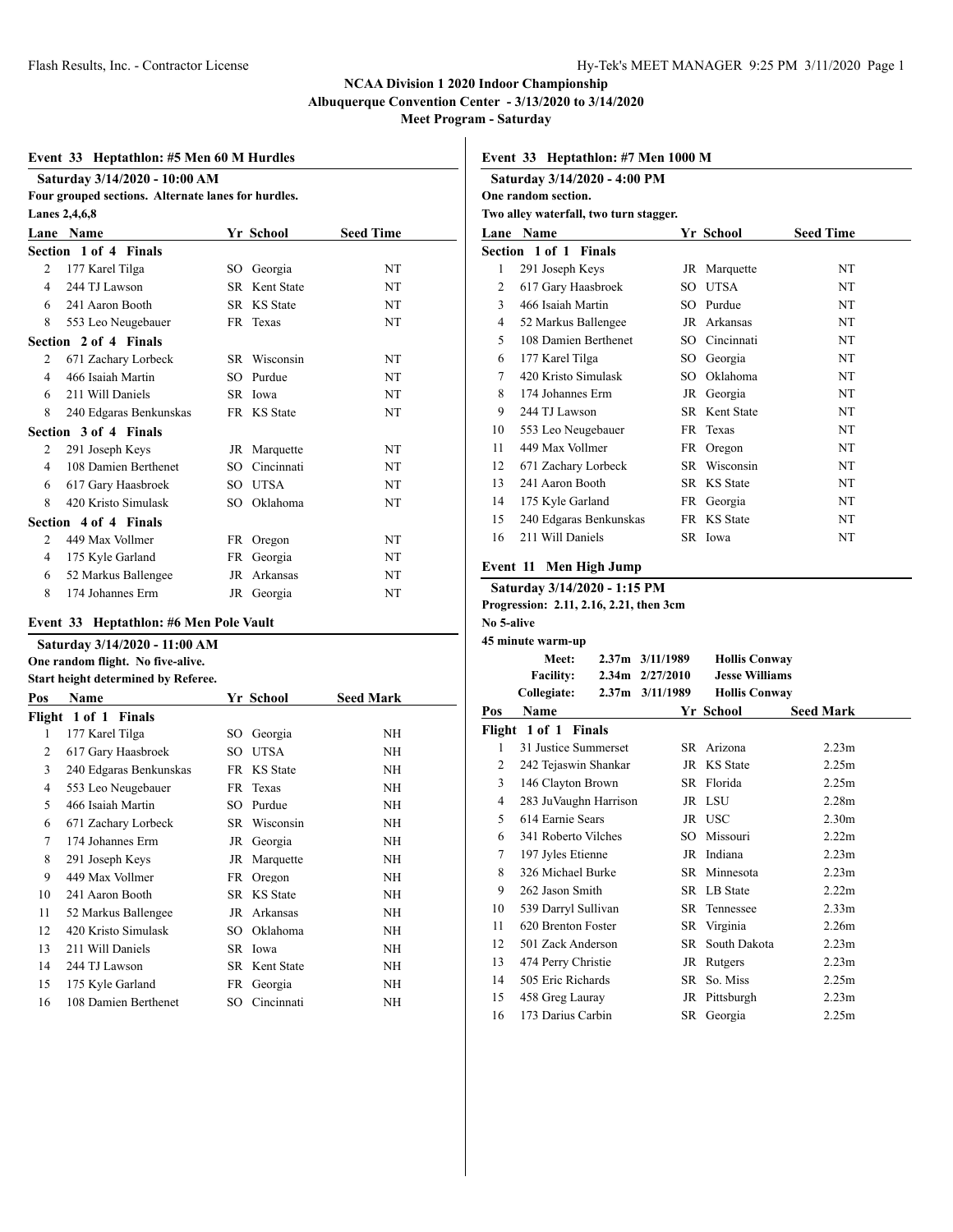**Albuquerque Convention Center - 3/13/2020 to 3/14/2020**

**Meet Program - Saturday**

| Event 27 Women High Jump |  |  |  |  |  |
|--------------------------|--|--|--|--|--|
|--------------------------|--|--|--|--|--|

|                | $E$ , ent $E$ , $\theta$ anea $\theta$ , $\theta$ amp |                     |                        |                   |  |  |  |  |  |
|----------------|-------------------------------------------------------|---------------------|------------------------|-------------------|--|--|--|--|--|
|                | Saturday 3/14/2020 - 1:15 PM                          |                     |                        |                   |  |  |  |  |  |
|                | Progression: 1.71, 1.76, 1.81 then 3 cm               |                     |                        |                   |  |  |  |  |  |
|                | No 5-alive                                            |                     |                        |                   |  |  |  |  |  |
|                | 45 minute warm-up                                     |                     |                        |                   |  |  |  |  |  |
|                | Meet:                                                 | 1.98m 3/13/2009     | <b>Destinee Hooker</b> |                   |  |  |  |  |  |
|                | <b>Facility:</b>                                      | $2.02m$ $2/26/2012$ | <b>Chaunte Lowe</b>    |                   |  |  |  |  |  |
|                | Collegiate:                                           | $1.98m$ $3/11/2016$ | <b>Akela Jones</b>     |                   |  |  |  |  |  |
|                | Collegiate:                                           | 1.98m 3/13/2009     | <b>Destinee Hooker</b> |                   |  |  |  |  |  |
| Pos            | Name                                                  |                     | Yr School              | <b>Seed Mark</b>  |  |  |  |  |  |
|                | Flight 1 of 1 Finals                                  |                     |                        |                   |  |  |  |  |  |
| 1              | 358 Nicola Ader                                       |                     | JR Nevada              | 1.82 <sub>m</sub> |  |  |  |  |  |
| $\mathfrak{D}$ | 658 Leonie Reuter                                     |                     | FR Wash State          | 1.81 <sub>m</sub> |  |  |  |  |  |
| 3              | 455 Alexa Parks                                       | SO.                 | Penn State             | 1.83 <sub>m</sub> |  |  |  |  |  |
| 4              | 340 Karissa Roman                                     |                     | SR Missouri            | 1.81 <sub>m</sub> |  |  |  |  |  |
| 5              | 463 Janae Moffitt                                     |                     | SR Purdue              | 1.82 <sub>m</sub> |  |  |  |  |  |
| 6              | 521 Jillian Johnson                                   |                     | FR TCU                 | 1.81 <sub>m</sub> |  |  |  |  |  |
| 7              | 417 Lavinja Jurgens                                   | FR 1                | Oklahoma               | 1.82m             |  |  |  |  |  |
| 8              | 276 Abigail O'Donoghue                                |                     | JR LSU                 | 1.89m             |  |  |  |  |  |
| 9              | 460 Ja'Sha Sloan                                      | JR                  | Prairie View           | 1.80 <sub>m</sub> |  |  |  |  |  |
| 10             | 166 Anna Hall                                         | FR 1                | Georgia                | 1.84 <sub>m</sub> |  |  |  |  |  |
| 11             | 472 Courteney Campbell                                | JR                  | Rutgers                | 1.80 <sub>m</sub> |  |  |  |  |  |
| 12             | 247 Ellen Ekholm                                      | SR.                 | Kentucky               | 1.91 <sub>m</sub> |  |  |  |  |  |
| 13             | 171 Shelby Tyler                                      | FR                  | Georgia                | 1.82 <sub>m</sub> |  |  |  |  |  |
| 14             | 29 Alexa Porpaczy                                     | SO                  | Arizona                | 1.80m             |  |  |  |  |  |
| 15             | 269 Nyagoa Bayak                                      |                     | FR LSU                 | 1.82m             |  |  |  |  |  |
| 16             | 557 Tvra Gittens                                      | JR                  | Texas A&M              | 1.86m             |  |  |  |  |  |

**Event 16 Men Weight Throw**

|                            | Saturday 3/14/2020 - 2:00 PM                    |  |                  |                                                            |                    |  |  |  |  |
|----------------------------|-------------------------------------------------|--|------------------|------------------------------------------------------------|--------------------|--|--|--|--|
|                            |                                                 |  |                  | One single flight. Top 9 advance to a reverse-order Final. |                    |  |  |  |  |
| Break ties where possible. |                                                 |  |                  |                                                            |                    |  |  |  |  |
|                            | Warm-ups: 30 minute general.                    |  |                  |                                                            |                    |  |  |  |  |
|                            | Finals start 10min. after final prelim attempt. |  |                  |                                                            |                    |  |  |  |  |
|                            | Meet:                                           |  | 24.64m 3/13/2015 | Michael Lihrman                                            |                    |  |  |  |  |
|                            | <b>Facility:</b>                                |  | 25.31m 2/14/2020 | <b>Conor McCullough</b>                                    |                    |  |  |  |  |
|                            | Collegiate:                                     |  | 25.58m 2/28/2015 | <b>Michael Lihrman</b>                                     |                    |  |  |  |  |
| Pos                        | Name                                            |  |                  | Yr School                                                  | <b>Seed Mark</b>   |  |  |  |  |
|                            | Flight 1 of 1 Finals                            |  |                  |                                                            |                    |  |  |  |  |
| 1                          | 331 Kieran McKeag                               |  |                  | JR Minnesota                                               | 22.93 <sub>m</sub> |  |  |  |  |
| 2                          | 133 Ryan Davis                                  |  |                  | SR East Carolina                                           | 22.20m             |  |  |  |  |
| 3                          | 583 Gabriel Oladipo                             |  |                  | JR TX Tech                                                 | 21.66m             |  |  |  |  |
| 4                          | 612 Nathan Bultman                              |  |                  | SR USC                                                     | 22.44m             |  |  |  |  |
| 5                          | 334 Kaleb Siekmeier                             |  |                  | SO Minnesota                                               | 22.09m             |  |  |  |  |
| 6                          | 457 David Lucas                                 |  |                  | SR Penn State                                              | 22.52m             |  |  |  |  |
| 7                          | 24 Bobby Colantonio                             |  |                  | SO Alabama                                                 | 23.54m             |  |  |  |  |
| 8                          | 236 Gleb Dudarev                                |  |                  | SR Kansas                                                  | 24.38m             |  |  |  |  |
| 9                          | 384 Alex Talley                                 |  |                  | JR ND State                                                | 22.54m             |  |  |  |  |
| 10                         | 357 Alencar Pereira                             |  |                  | SO Nebraska                                                | 22.10m             |  |  |  |  |
| 11                         | 295 Kevin Arreaga                               |  |                  | JR Miami (Fla.)                                            | 21.82m             |  |  |  |  |
| 12                         | 105 Logan Targgart                              |  |                  | SR Cen Michigan                                            | 21.92m             |  |  |  |  |
| 13                         | 305 Manning Plater                              |  |                  | JR Michigan                                                | 21.97m             |  |  |  |  |
| 14                         | 149 Thomas Mardal                               |  |                  | JR Florida                                                 | 22.89m             |  |  |  |  |
| 15                         | 332 Jon Nerdal                                  |  |                  | JR Minnesota                                               | 21.72m             |  |  |  |  |
| 16                         | 30 Israel Oloyede                               |  |                  | JR Arizona                                                 | 22.34m             |  |  |  |  |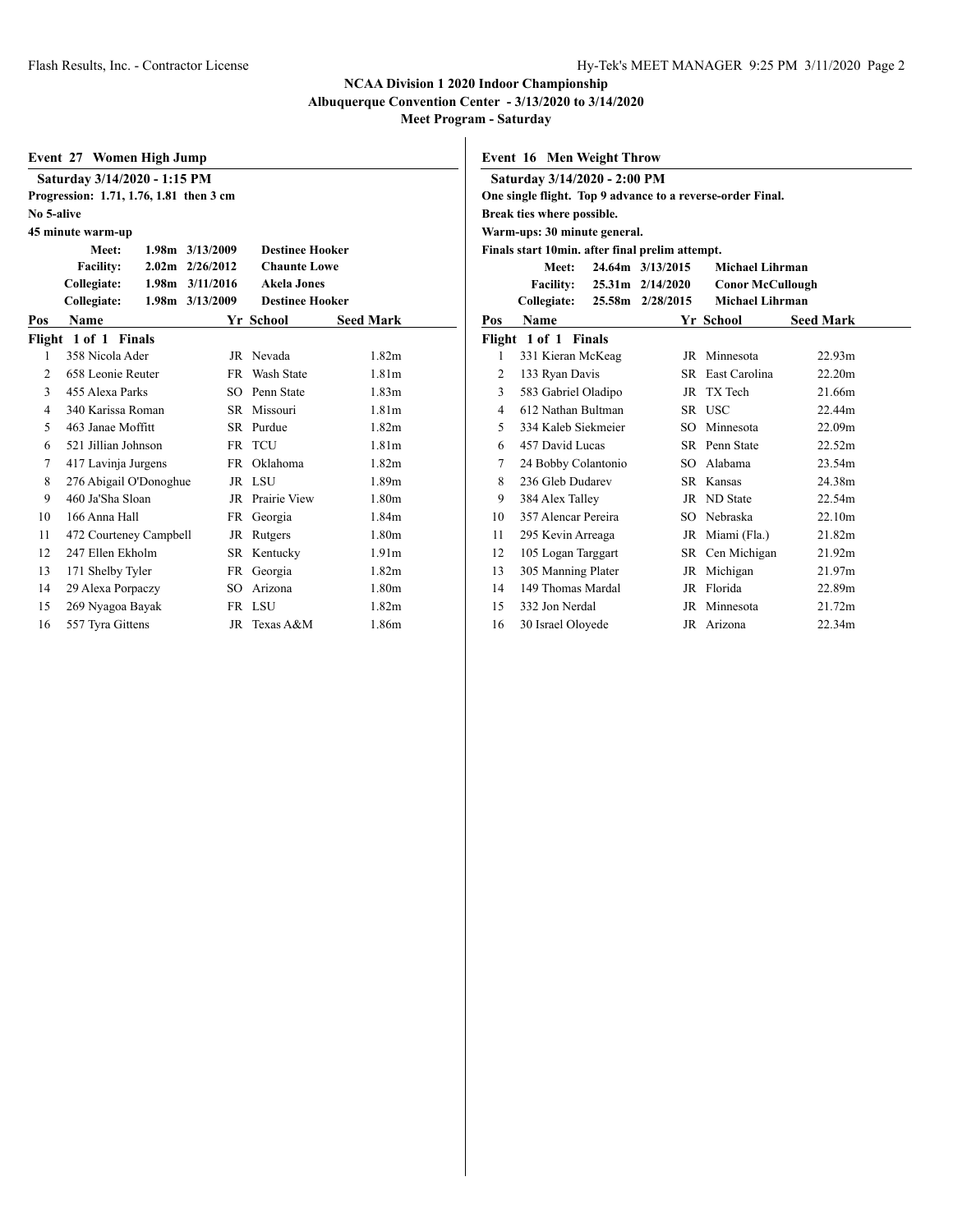**Albuquerque Convention Center - 3/13/2020 to 3/14/2020**

**Meet Program - Saturday**

|                | <b>Event 30 Women Triple Jump</b>                          |        |                  |                      |                  |  |  |  |
|----------------|------------------------------------------------------------|--------|------------------|----------------------|------------------|--|--|--|
|                | Saturday 3/14/2020 - 3:30 PM                               |        |                  |                      |                  |  |  |  |
|                | One single flight. Top 9 advance to a reverse-order Final. |        |                  |                      |                  |  |  |  |
|                | Break ties where possible.                                 |        |                  |                      |                  |  |  |  |
|                | Warm-ups: 30 minute general.                               |        |                  |                      |                  |  |  |  |
|                | Finals start 10min. after final prelim attempt.            |        |                  |                      |                  |  |  |  |
|                | Meet:                                                      |        | 14.27m 3/10/2018 | Keturah Orji         |                  |  |  |  |
|                | <b>Facility:</b>                                           |        | 14.64m 2/15/2020 | <b>Tori Franklin</b> |                  |  |  |  |
|                | Collegiate:                                                | 14.53m | 1/20/2018        | Keturah Orji         |                  |  |  |  |
| Pos            | <b>Name</b>                                                |        |                  | Yr School            | <b>Seed Mark</b> |  |  |  |
|                | Flight 1 of 1 Finals                                       |        |                  |                      |                  |  |  |  |
| 1              | 85 Zion Lewis                                              |        |                  | SR Brown             | 13.44m           |  |  |  |
| $\mathfrak{D}$ | 179 Bria Matthews                                          |        |                  | SR Georgia Tech      | 13.42m           |  |  |  |
| 3              | 168 Jasmine Moore                                          |        |                  | FR Georgia           | 13.90m           |  |  |  |
| $\overline{4}$ | 435 Lexi Ellis                                             |        | SO               | Oregon               | 13.56m           |  |  |  |
| 5              | 379 Michelle Cobb                                          |        |                  | JR NC State          | 13.30m           |  |  |  |
| 6              | 563 Ciynamon Stevenson                                     |        |                  | SR Texas A&M         | 13.49m           |  |  |  |
| 7              | 659 Charisma Taylor                                        |        |                  | SO Wash State        | 13.48m           |  |  |  |
| 8              | 574 Ruth Usoro                                             |        |                  | JR TX Tech           | 13.49m           |  |  |  |
| 9              | 469 Michelle Fokam                                         |        |                  | SR Rice              | 13.32m           |  |  |  |
| 10             | 535 Alonie Sutton                                          |        | SO.              | Tennessee            | 13.47m           |  |  |  |
| 11             | 556 Deborah Acquah                                         |        | JR               | Texas A&M            | 13.77m           |  |  |  |
| 12             | 74 Alex Madlock                                            |        |                  | JR Baylor            | 13.34m           |  |  |  |
| 13             | 418 Essence Thomas                                         |        |                  | JR Oklahoma          | 13.37m           |  |  |  |
| 14             | 142 Kala Penn                                              |        |                  | JR Florida           | 13.38m           |  |  |  |
| 15             | 167 Titiana Marsh                                          |        | SO               | Georgia              | 13.31m           |  |  |  |
| 16             | 419 Mikeisha Welcome                                       |        |                  | FR Oklahoma          | 13.35m           |  |  |  |

### **Event 28 Women Pole Vault**

| Saturday 3/14/2020 - 4:00 PM |                                         |  |                      |                       |                   |  |  |
|------------------------------|-----------------------------------------|--|----------------------|-----------------------|-------------------|--|--|
|                              | Progression: 4.16, 4.26, 4.36 then 5 cm |  |                      |                       |                   |  |  |
| No 5-alive                   |                                         |  |                      |                       |                   |  |  |
|                              | 60 minute warm-up                       |  |                      |                       |                   |  |  |
|                              | Meet:                                   |  | $4.66$ m $3/10/2018$ | <b>Alexis Jacobus</b> |                   |  |  |
|                              | <b>Facility:</b>                        |  | $5.02m$ $3/2/2013$   | Jenn Suhr             |                   |  |  |
|                              | Collegiate:                             |  | 4.75m 1/24/2015      | Demi Payne            |                   |  |  |
| Pos                          | <b>Name</b>                             |  |                      | Yr School             | <b>Seed Mark</b>  |  |  |
|                              | Flight 1 of 1 Finals                    |  |                      |                       |                   |  |  |
| 1                            | 75 Tuesdi Tidwell                       |  |                      | JR Baylor             | 4.50 <sub>m</sub> |  |  |
| 2                            | 271 Lisa Gunnarsson                     |  | JR                   | <b>LSU</b>            | 4.46m             |  |  |
| 3                            | 519 Kaylee Bizzell                      |  |                      | SR Stephen F Austin   | 4.50 <sub>m</sub> |  |  |
| $\overline{4}$               | 265 Gabriela Leon                       |  |                      | JR Louisville         | 4.40m             |  |  |
| 5                            | 92 Elise Romney                         |  |                      | SR BYU                | 4.31 <sub>m</sub> |  |  |
| 6                            | 165 Julia Fixsen                        |  |                      | FR Georgia            | 4.46m             |  |  |
| 7                            | 12 Lucy Bryan                           |  | SR.                  | Akron                 | 4.51 <sub>m</sub> |  |  |
| 8                            | 500 Helen Falda                         |  |                      | SR South Dakota       | 4.36m             |  |  |
| 9                            | 623 Rachel Baxter                       |  |                      | JR Virginia Tech      | 4.53m             |  |  |
| 10                           | 169 Kayla Smith                         |  | SR                   | Georgia               | 4.37m             |  |  |
| 11                           | 46 Bailee McCorkle                      |  | $SO^-$               | Arkansas              | 4.46m             |  |  |
| 12                           | 645 Olivia Gruver                       |  |                      | SR Washington         | 4.70 <sub>m</sub> |  |  |
| 13                           | 45 Lauren Martinez                      |  | SR.                  | Arkansas              | 4.38m             |  |  |
| 14                           | 573 Chinne Okoronkwo                    |  |                      | SR TX Tech            | 4.35m             |  |  |
| 15                           | 489 Hailey Sweatman                     |  | SO.                  | South Carolina        | 4.35m             |  |  |
| 16                           | 575 Chloe Wall                          |  |                      | JR TX Tech            | 4.34m             |  |  |
|                              |                                         |  |                      |                       |                   |  |  |

#### **Event 32 Women Weight Throw Saturday 3/14/2020 - 4:30 PM**

|                | Saturday 3/14/2020 - 4:30 PM                               |                  |                       |                  |  |  |  |  |  |
|----------------|------------------------------------------------------------|------------------|-----------------------|------------------|--|--|--|--|--|
|                | One single flight. Top 9 advance to a reverse-order Final. |                  |                       |                  |  |  |  |  |  |
|                | Break ties where possible.                                 |                  |                       |                  |  |  |  |  |  |
|                | Warm-ups: 30 minute general.                               |                  |                       |                  |  |  |  |  |  |
|                | Finals start 10min. after final prelim attempt.            |                  |                       |                  |  |  |  |  |  |
|                | Meet:                                                      | 25.56m 3/10/2007 | <b>Brittany Riley</b> |                  |  |  |  |  |  |
|                | <b>Facility:</b>                                           | 25.60m 3/5/2017  | <b>Gwen Berry</b>     |                  |  |  |  |  |  |
|                | Collegiate:                                                | 25.56m 3/10/2007 | <b>Brittany Riley</b> |                  |  |  |  |  |  |
| Pos            | <b>Name</b>                                                |                  | Yr School             | <b>Seed Mark</b> |  |  |  |  |  |
|                | Flight 1 of 1 Finals                                       |                  |                       |                  |  |  |  |  |  |
| 1              | 504 Alexis Roberson                                        |                  | SR So. Illinois       | 21.60m           |  |  |  |  |  |
| $\overline{2}$ | 73 Madi Malone                                             | $SO^-$           | Auburn                | 21.92m           |  |  |  |  |  |
| 3              | 293 Debbie Ajagbe                                          |                  | JR Miami (Fla.)       | 22.55m           |  |  |  |  |  |
| 4              | 395 Abbey Kapitan                                          |                  | SR Notre Dame         | 22.23m           |  |  |  |  |  |
| 5              | 453 Mayyi Mahama                                           |                  | SO Penn               | 21.76m           |  |  |  |  |  |
| 6              | 383 Maddy Nilles                                           |                  | SR ND State           | 22.06m           |  |  |  |  |  |
| 7              | 324 Nayoka Clunis                                          |                  | SR Minnesota          | 22.13m           |  |  |  |  |  |
| 8              | 186 Taylor Scaife                                          |                  | SR Houston            | 22.89m           |  |  |  |  |  |
| 9              | 424 Jasmine Mitchell                                       |                  | FR Ole Miss           | 22.23m           |  |  |  |  |  |
| 10             | 593 Alyssa Wilson                                          |                  | JR UCLA               | 22.98m           |  |  |  |  |  |
| 11             | 208 Laulauga Tausaga                                       |                  | SR Iowa               | 22.21m           |  |  |  |  |  |
| 12             | 396 Rachel Tanczos                                         |                  | JR Notre Dame         | 23.31m           |  |  |  |  |  |
| 13             | 422 Deborah Bulai                                          |                  | JR Ole Miss           | 22.02m           |  |  |  |  |  |
| 14             | 292 DeeNia McMiller                                        |                  | JR Memphis            | 22.55m           |  |  |  |  |  |
| 15             | 426 Shey Taiwo                                             |                  | JR Ole Miss           | 22.72m           |  |  |  |  |  |
| 16             | 264 Makenli Forrest                                        |                  | JR Louisville         | 22.11m           |  |  |  |  |  |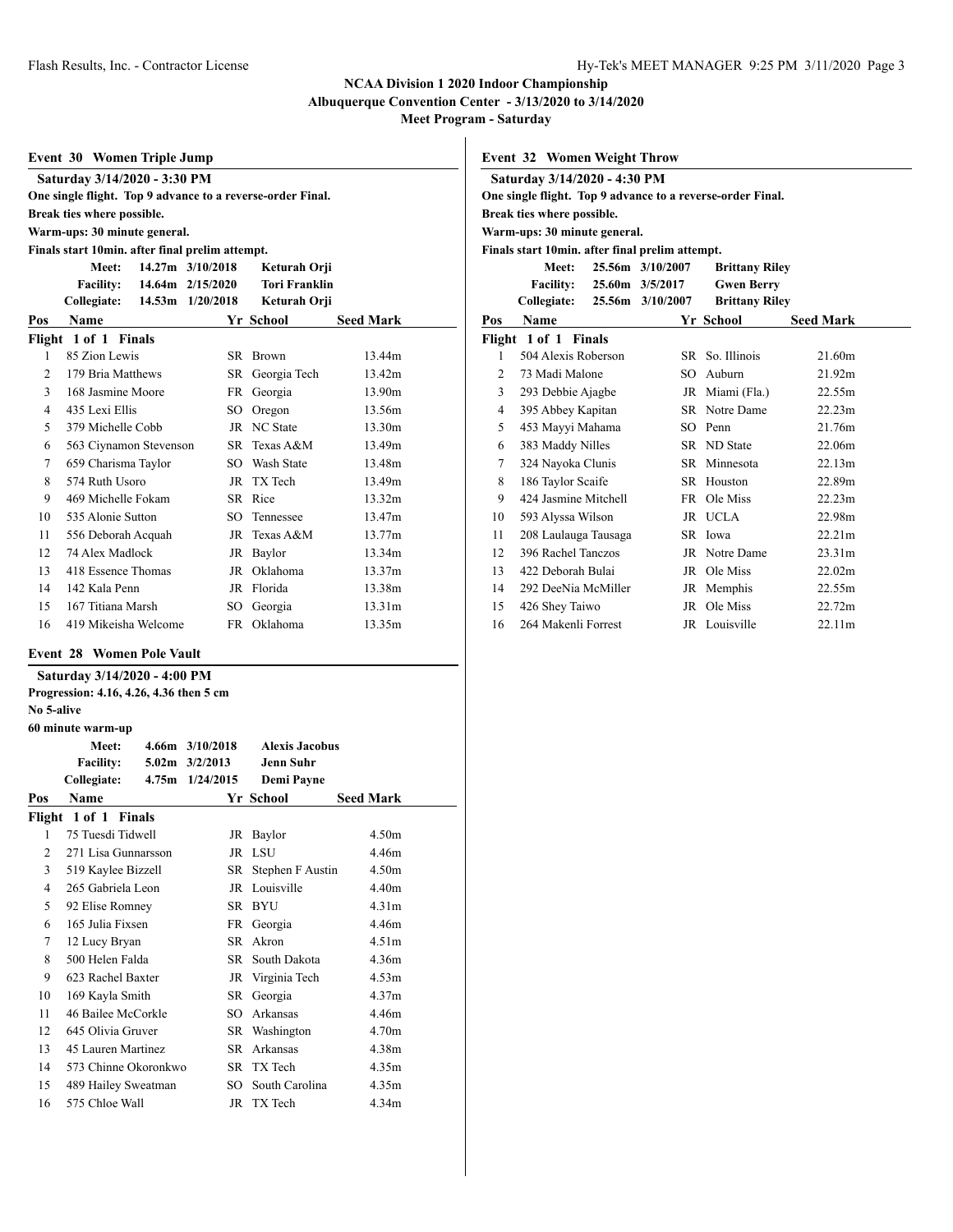**Albuquerque Convention Center - 3/13/2020 to 3/14/2020**

**Meet Program - Saturday**

| Event 14 Men Triple Jump                                   |                                                 |  |                            |                         |                  |
|------------------------------------------------------------|-------------------------------------------------|--|----------------------------|-------------------------|------------------|
|                                                            | Saturday 3/14/2020 - 5:00 PM                    |  |                            |                         |                  |
| One single flight. Top 9 advance to a reverse-order Final. |                                                 |  |                            |                         |                  |
|                                                            | Break ties where possible.                      |  |                            |                         |                  |
|                                                            | Warm-ups: 30 minute general.                    |  |                            |                         |                  |
|                                                            | Finals start 10min. after final prelim attempt. |  |                            |                         |                  |
|                                                            | Meet:                                           |  | 17.37m 3/14/2015           | <b>Marquis Dendy</b>    |                  |
|                                                            |                                                 |  | Facility: 17.63m 2/25/2012 | <b>Will Clave</b>       |                  |
|                                                            | Collegiate:                                     |  | 17.50m 1/17/1986           | <b>Charlie Simpkins</b> |                  |
| Pos                                                        | <b>Name</b>                                     |  |                            | Yr School               | <b>Seed Mark</b> |
|                                                            | Flight 1 of 1 Finals                            |  |                            |                         |                  |
| 1                                                          | 411 Clarence Foote-Talley                       |  |                            | FR Ohio State           | 16.09m           |
| $\overline{c}$                                             | 329 Sammie Houston                              |  | SR.                        | Minnesota               | 16.18m           |
| 3                                                          | 581 Jequan Hogan                                |  | $SO^-$                     | TX Tech                 | 16.02m           |
| $\overline{4}$                                             | 621 Owayne Owens                                |  |                            | FR Virginia             | 16.25m           |
| 5                                                          | 65 Laquan Nairn                                 |  | SR.                        | Arkansas                | 16.11m           |
| 6                                                          | 529 Chengetayi Mapaya                           |  | <b>JR</b>                  | <b>TCU</b>              | 16.48m           |
| 7                                                          | 622 Jordan Scott                                |  | SR.                        | Virginia                | 17.02m           |
| 8                                                          | 441 Isaiah Griffith                             |  | JR                         | Oregon                  | 16.19m           |
| 9                                                          | 86 Shevaughn Allen                              |  | SO.                        | Buffalo                 | 16.09m           |
| 10                                                         | 150 Jonathan Miller                             |  |                            | SO Florida              | 16.04m           |
| 11                                                         | 538 Carey McLeod                                |  | SO.                        | Tennessee               | 16.68m           |
| 12                                                         | 26 Christian Edwards                            |  | SO.                        | Alabama                 | 16.04m           |
| 13                                                         | 555 O'Brien Wasome                              |  |                            | SR Texas                | 16.56m           |
| 14                                                         | 191 Chris Welch                                 |  | SO                         | <b>Houston Baptist</b>  | 16.27m           |
| 15                                                         | 146 Clayton Brown                               |  | SR                         | Florida                 | 16.50m           |
| 16                                                         | 261 Tylen Guidry                                |  |                            | SR Lamar                | 16.04m           |

#### **Event 6 Men 3000 M**

#### **Saturday 3/14/2020 - 6:10 PM Final only. Two waterfall start, two turn stagger. (11,5)**

| Thiai only. Two wall had start, two turn stagger. |  |  |  |
|---------------------------------------------------|--|--|--|
| Random draw                                       |  |  |  |

|      | Meet:<br><b>Facility:</b><br>Collegiate: | 7:45.94 | 3/9/2013<br>7:46.01 2/23/2014<br>7:38.59 2/14/2004 | Lawi Lalang<br><b>Bernard Lagat</b><br><b>Alistair Cragg</b> |                  |
|------|------------------------------------------|---------|----------------------------------------------------|--------------------------------------------------------------|------------------|
| Lane | Name                                     |         |                                                    | Yr School                                                    | <b>Seed Time</b> |
|      | Section 1 of 1 Finals                    |         |                                                    |                                                              |                  |
| 1    | 223 Edwin Kurgat                         |         |                                                    | SR IA State                                                  | 7:49.19          |
| 2    | 386 Geordie Beamish                      |         |                                                    | SR No. Arizona                                               | 7:44.67          |
| 3    | 163 Ryan Adams                           |         | SR.                                                | Furman                                                       | 7:49.45          |
| 4    | 636 Peter Seufer                         |         |                                                    | SR Virginia Tech                                             | 7:48.28          |
| 5    | 355 George Kusche                        |         | SO.                                                | Nebraska                                                     | 7:50.93          |
| 6    | 183 Kieran Tuntivate                     |         | SR.                                                | Harvard                                                      | 7:49.15          |
| 7    | 59 Cameron Griffith                      |         | SR.                                                | Arkansas                                                     | 7:50.80          |
| 8    | 124 Joe Klecker                          |         | SR.                                                | Colorado                                                     | 7:47.57          |
| 9    | 387 Tyler Day                            |         |                                                    | SR No. Arizona                                               | 7:45.70          |
| 10   | 515 Alex Ostberg                         |         | SR                                                 | Stanford                                                     | 7:49.01          |
| 11   | 450 James West                           |         | SR                                                 | Oregon                                                       | 7:47.10          |
| 12   | 389 Luis Grijalva                        |         | SO.                                                | No. Arizona                                                  | 7:43.73          |
| 13   | 655 Jack Rowe                            |         | SR                                                 | Washington                                                   | 7:51.00          |
| 14   | 198 Kyle Mau                             |         | SR                                                 | Indiana                                                      | 7:50.22          |
| 15   | 448 Cooper Teare                         |         | JR                                                 | Oregon                                                       | 7:46.45          |
| 16   | 401 Yared Nuguse                         |         | JR                                                 | Notre Dame                                                   | 7:46.71          |
|      |                                          |         |                                                    |                                                              |                  |

| Event 22 Women 3000 M |                                                           |         |                   |                        |                  |
|-----------------------|-----------------------------------------------------------|---------|-------------------|------------------------|------------------|
|                       | Saturday 3/14/2020 - 6:25 PM                              |         |                   |                        |                  |
|                       | Final only. Two waterfall start, two turn stagger. (11,5) |         |                   |                        |                  |
|                       | Random draw                                               |         |                   |                        |                  |
|                       | Meet:                                                     |         | 8:42.03 3/14/2009 | <b>Jenny Simpson</b>   |                  |
|                       | <b>Facility:</b>                                          | 9:00.08 | 2/17/2018         | <b>Shelby Houlihan</b> |                  |
|                       | Collegiate:                                               | 8:41.60 | 2/3/2018          | Karissa Schweizer      |                  |
| Lane                  | <b>Name</b>                                               |         |                   | Yr School              | <b>Seed Time</b> |
|                       | Section 1 of 1 Finals                                     |         |                   |                        |                  |
| 1                     | 652 Melany Smart                                          |         | FR                | Washington             | 9:06.52          |
| 2                     | 50 Carina Viljoen                                         |         | SR.               | Arkansas               | 8:56.63          |
| 3                     | 363 Weini Kelati                                          |         | JR.               | New Mexico             | 8:54.66          |
| 4                     | 43 Katie Izzo                                             |         | JR                | Arkansas               | 8:55.67          |
| 5                     | 664 Alicia Monson                                         |         | SR                | Wisconsin              | 8:53.69          |
| 6                     | 510 Jessica Lawson                                        |         | SO.               | Stanford               | 8:59.38          |
| 7                     | 431 Carmela Cardama Baez                                  |         | SR                | Oregon                 | 9:01.67          |
| 8                     | 675 Hannah Steelman                                       |         | JR                | Wofford                | 9:07.19          |
| 9                     | 122 Makena Morley                                         |         | SR                | Colorado               | 9:00.36          |
| 10                    | 470 Grace Forbes                                          |         | FR                | Rice                   | 8:56.82          |
| 11                    | 648 Katie Rainsberger                                     |         | JR                | Washington             | 8:56.24          |
| 12                    | 627 Sara Freix                                            |         | SR                | Virginia Tech          | 9:07.16          |
| 13                    | 178 Nicole Fegans                                         |         | JR                | Georgia Tech           | 9:06.92          |
| 14                    | 651 Allie Schadler                                        |         | JR                | Washington             | 9:00.89          |

15 91 Whittni Orton SR BYU 8:49.63 16 508 Ella Donaghu JR Stanford 8:54.72

# **Event 9 Men 4x400 M Relay**

|                                        | EVENT 9 MEN 4X400 M REIAV                        |                               |                           |  |  |  |  |
|----------------------------------------|--------------------------------------------------|-------------------------------|---------------------------|--|--|--|--|
|                                        | Saturday 3/14/2020 - 6:40 PM                     |                               |                           |  |  |  |  |
| Three section Final. Two turn stagger. |                                                  |                               |                           |  |  |  |  |
|                                        | Slow section first. Seeded lanes.                |                               |                           |  |  |  |  |
| 3:00.77 3/10/2018<br>Meet:<br>USC      |                                                  |                               |                           |  |  |  |  |
|                                        | Z Shinnick - R Benjamin - R Morgan Jr - M Norman |                               |                           |  |  |  |  |
|                                        | 3:04.10 3/15/2014<br><b>Facility:</b>            | <b>LSU</b>                    |                           |  |  |  |  |
|                                        | Collegiate:<br>3:00.77 3/10/2018                 | USC                           |                           |  |  |  |  |
|                                        | Z Shinnick - R Benjamin - R Morgan Jr - M Norman |                               |                           |  |  |  |  |
|                                        | Lane Team                                        | Relay                         | <b>Seed Time</b>          |  |  |  |  |
|                                        | Section 1 of 3 Finals                            |                               |                           |  |  |  |  |
| 3                                      | Kentucky                                         |                               | 3:07.33                   |  |  |  |  |
|                                        | 1) #254 Cameron Council SO                       | 2) #260 Dwight ST Hillaire JR |                           |  |  |  |  |
|                                        | 3) #256 Lance Lang FR                            | 4) #253 Nathaniel Bann SO     |                           |  |  |  |  |
|                                        | 5) #255 Langston Jackson FR                      | 6) #257 Khance Meyers JR      |                           |  |  |  |  |
| 4                                      | Minnesota                                        |                               | 3:07.16                   |  |  |  |  |
|                                        | 1) #327 Elliott Davis SR                         | 2) #339 Jack Wellenstein SR   |                           |  |  |  |  |
|                                        | 3) #338 Jonathan Webb SR                         |                               | 4) #333 Ben Psicihulis JR |  |  |  |  |
|                                        | 5) #330 Dawson Larance JR                        | $(6)$ #337 Lucas Trapp JR     |                           |  |  |  |  |
| 5                                      | North Carolina                                   |                               | 3:06.66                   |  |  |  |  |
|                                        | 1) #370 Brandon Cachon SR                        | 2) #376 Ryan Saint-Germain JR |                           |  |  |  |  |
|                                        | 3) #371 Ari Cogdell SR                           | 4) #375 Isaiah Palmer JR      |                           |  |  |  |  |
|                                        | 5) #372 Jadon Johnson JR                         | 6) #377 Dontavian Smith JR    |                           |  |  |  |  |
|                                        | 7) #373 Madias Loper FR                          |                               |                           |  |  |  |  |
| 6                                      | Baylor                                           |                               | 3:06.93                   |  |  |  |  |
|                                        | 1) #82 Maxwell Willis SR                         | 2) #78 Ryan Croson SR         |                           |  |  |  |  |
|                                        | 3) #81 Matthew Moorer SO                         | 4) #79 Howard Fields III JR   |                           |  |  |  |  |
|                                        | 5) #77 Hasani Barr FR                            | 6) #76 Jayson Baldridge JR    |                           |  |  |  |  |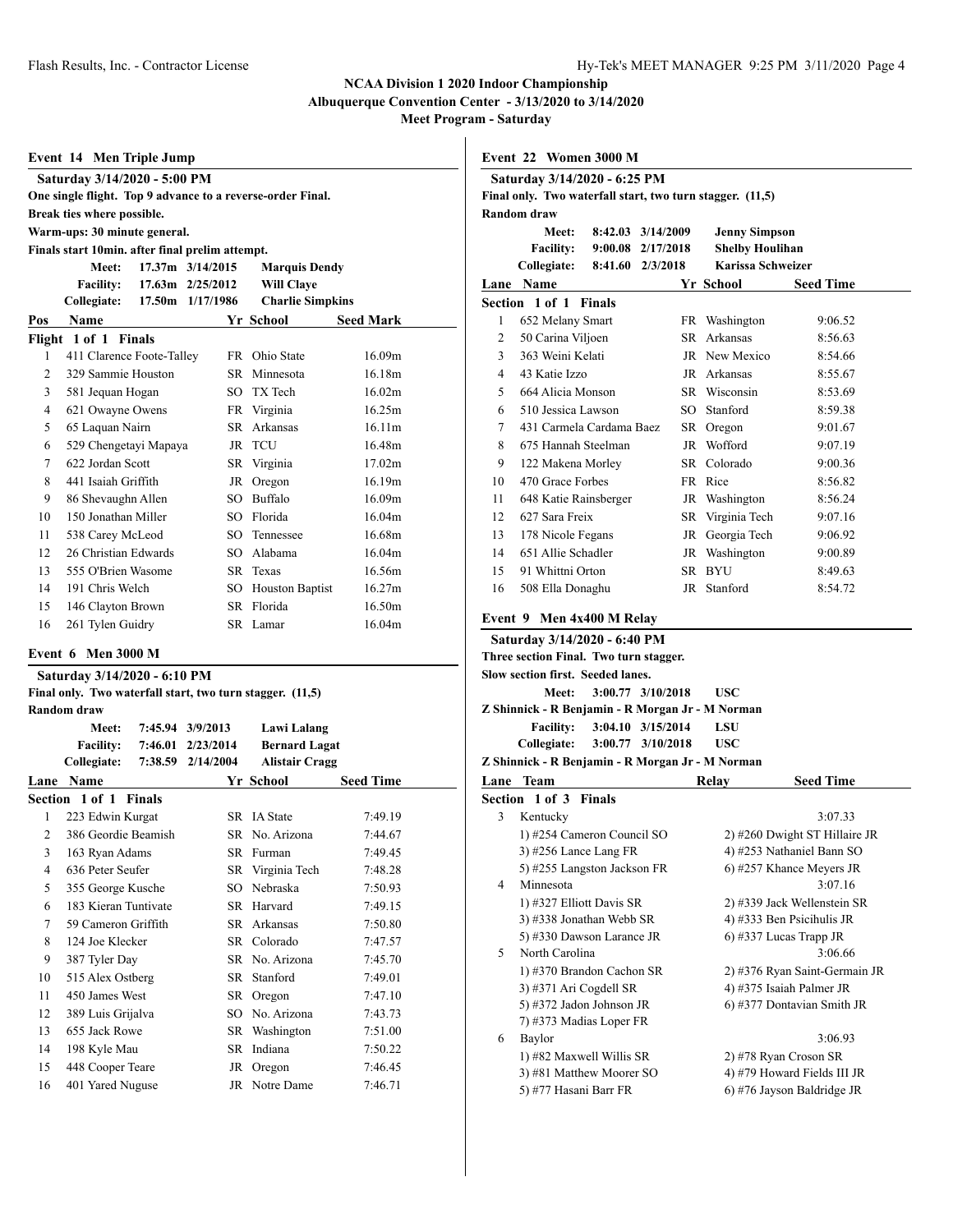**Albuquerque Convention Center - 3/13/2020 to 3/14/2020**

**Meet Program - Saturday**

#### **Section 2 of 3 Finals...(Event 9 Men 4x400 M Relay)**

3 TCU 3:06.54 1) #523 Jostyn Andrews SR 2) #530 Tinotenda Matiyenga SO 3) #528 Simbarashe Maketa FR 4) #531 Derrick Mokaleng SR 5) #526 Ethan Brown FR 6) #527 Blake Hennesay SO 7) #524 Glenn Bender SO 4 South Carolina 3:06.53 1) #491 Arinze Chance SR 2) #494 Edward Richardson FR 3) #493 Rivaldo Leacock SO 4) #496 William Spencer JR FR 5) #492 Quincy Hall SR 6) #498 Noah Walker SR 7) #495 Jordan Sessom SO 5 Ohio State 3:06.12 1) #413 Donnie James SO 2) #415 Tyler Johnson JR 3) #410 Asa Burke SR  $\qquad \qquad$  4) #412 Ryan Harrington SR 5) #416 Evan Matthews FR 6) #414 Andre Jeff JR 6 LSU 3:06.24 1) #288 Dylan Peebles SR 2) #286 Terrance Laird JR 3) #280 Dorian Camel SO 4) #289 Tyler Terry SR 5) #285 Raymond Kibet SR 6) #287 Charles Lewis FR

#### **Section 3 of 3 Finals**

- 3 Iowa 3:04.91 1) #212 DeJuan Frye SR 2) #210 Raymund Clarke SR 5) #209 Jamal Britt JR  $\qquad$  6) #215 Austin Lietz SR 7) #213 Julien Gillum SO 8) #216 Matt Manternach SR 4 Arkansas 3:04.81 1) #62 Lesley Mahlakoane JR 2) #56 Jeremy Farr FR 3) #54 Jalen Brown JR  $4$ ) #69 Hunter Woodhall JR 5) #63 James Milholen SO 6) #66 Rhayko Schwartz SR 7) #61 Tylin Jackson FR 8) #58 Tre'Bien Gilbert SO 5 Texas A&M 3:03.21 1) #569 Jamal Walton FR 2) #568 Carlton Orange SR 3) #565 Bryce Deadmon SR  $\qquad \qquad$  4) #566 Devin Dixon SR
- - 1) #352 Trevor Stewart JR 2) #353 Elijah Young SR 3) #351 Akeem Sirleaf SR 4) #350 Randolph Ross FR 5) #347 Akeem Lindo SO 6) #346 Abbas Abbkar SR 7) #348 Kemarni Mighty SR

3) #218 Antonio Woodard SR 4) #214 Wayne Lawrence Jr. SO 5) #567 Tyler Hart SR 6) #570 Colby Zamzow JR 6 NC A&T 3:04.12

|   | Event 25 Women 4x400 M Relay            |                                |  |  |
|---|-----------------------------------------|--------------------------------|--|--|
|   | Saturday 3/14/2020 - 6:55 PM            |                                |  |  |
|   | Three section Final. Two turn stagger.  |                                |  |  |
|   | Slow section first. Seeded lanes.       |                                |  |  |
|   | Meet:<br>3:27.03 3/11/2017              | <b>USC</b>                     |  |  |
|   | C Pettigrew - A Iuel - D Hill - K Ellis |                                |  |  |
|   | <b>Facility:</b><br>3:27.40 3/15/2014   | Oregon                         |  |  |
|   | Collegiate:<br>3:27.03 3/11/2017        | <b>USC</b>                     |  |  |
|   | C Pettigrew-A Iuel-D Hill-K Ellis       |                                |  |  |
|   | Lane Team                               | <b>Seed Time</b><br>Relay      |  |  |
|   | Section 1 of 3<br><b>Finals</b>         |                                |  |  |
| 3 | Kansas                                  | 3:34.41                        |  |  |
|   | 1) #233 Honour Finley JR                | 2) #234 Mariah Kuykendoll SR   |  |  |
|   | 3) #232 Zantori Dickerson SR            | 4) #231 Jedah Caldwell SR      |  |  |
|   | 5) #230 Chloe Akin-Otiko SR             |                                |  |  |
| 4 | San Diego St                            | 3:34.25                        |  |  |
|   | 1) #478 Jalyn Harris JR                 | 2) #477 Danae Dyer SO          |  |  |
|   | 3) #480 Sakura Roberson JR              | 4) #479 Nyjari McNeil SO       |  |  |
|   | 5) #476 Maya Brosch JR                  |                                |  |  |
| 5 | Florida                                 | 3:32.87                        |  |  |
|   | 1) #134 Doneisha Anderson SO            | 2) #140 Taylor Manson JR       |  |  |
|   | 3) #144 Nikki Stephens JR               | 4) #139 Semira Killebrew FR    |  |  |
|   | 5) #137 Amanda Froeynes JR              |                                |  |  |
| 6 | South Carolina                          | 3:33.39                        |  |  |
|   | 1) #485 Stephanie Davis JR              | 2) #484 Aliyah Abrams SR       |  |  |
|   | 3) #486 Pearl Nagbe FR                  | 4) #487 Knowledge Omovoh JR    |  |  |
|   | 5) #490 De'Andreah Young JR             | 6) #488 Shaianne Sipsey FR     |  |  |
|   | Section 2 of 3 Finals                   |                                |  |  |
| 3 | Texas                                   | 3:32.64                        |  |  |
|   | 1) #545 Brooke Jaworski FR              | 2) #549 Stacey Ann Williams SO |  |  |
|   | 3) #540 Julien Alfred SO                | 4) #546 Kennedy Simon SO       |  |  |
|   | 5) #542 Serenity Douglas SR             | 6) #547 Valery Tobias SO       |  |  |
|   | 7) #548 Sanique Walker SO               |                                |  |  |
| 4 | Arkansas                                | 3:32.24                        |  |  |
|   | 1) #47 Paris Peoples SO                 | 2) #37 Morgan Burks Magee JR   |  |  |
|   | 3) #51 Tiana Wilson SO                  | 4) #40 Rosey Effiong FR        |  |  |
|   | 5) #44 Shafiqua Maloney JR              | 6) #41 Daszay Freeman FR       |  |  |
| 5 | Texas A&M                               | 3:30.91                        |  |  |
|   | 1) #562 Tierra Robinson-Jones SO        | 2) #564 Charokee Young FR      |  |  |
|   | 3) #560 Jaevin Reed JR                  | 4) #561 Syaira Richardson JR   |  |  |
|   | 5) #558 Jania Martin SO                 | 6) #559 Brittany Parker SR     |  |  |
| 6 | LSU                                     | 3:31.23                        |  |  |
|   | 1) #274 Symone Mason JR                 | 2) #277 Kiya Oviosun SO        |  |  |
|   | 3) #272 Brittley Humphrey SR            | 4) #267 Amber Anning FR        |  |  |
|   | 5) #278 Jurnee Woodward JR              | 6) #279 Milan Young JR         |  |  |